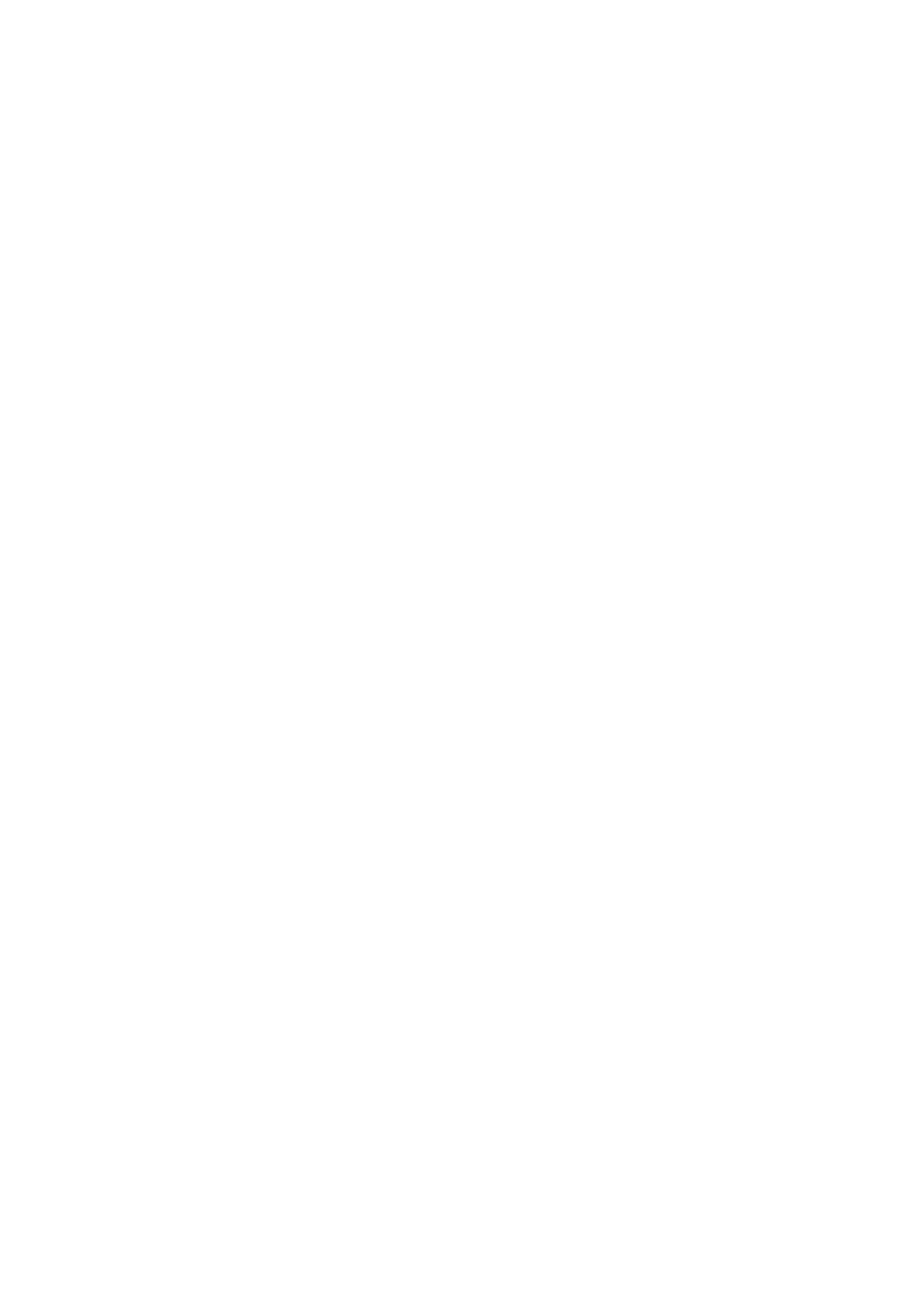

# **EMPLOYMENT OF STATES OF JERSEY EMPLOYEES (JERSEY) LAW 2005**

# **Contents**

**Article**

| <b>PART 1</b> |                                                                        | 7  |
|---------------|------------------------------------------------------------------------|----|
|               | PRELIMINARY MATTERS                                                    | 7  |
| $\mathbf{1}$  |                                                                        |    |
| 2             |                                                                        |    |
| 3             |                                                                        |    |
| <b>PART 2</b> |                                                                        | 10 |
|               | <b>STATES EMPLOYMENT BOARD</b>                                         | 10 |
| 4             |                                                                        |    |
| 5             |                                                                        |    |
| 6             |                                                                        |    |
| 6A            |                                                                        |    |
| 7             |                                                                        |    |
| <b>PART 3</b> |                                                                        | 12 |
|               | <b>EMPLOYMENT OF MEMBERS OF PUBLIC SERVICE</b>                         | 12 |
| 8             |                                                                        |    |
| 9             |                                                                        |    |
| 10            |                                                                        |    |
| 10A           | Compliance with codes of practice concerning States' employees  14     |    |
| 11            |                                                                        |    |
| 12            | Only States Employment Board to employ persons on behalf of States  14 |    |
| 13            |                                                                        |    |
| <b>PART4</b>  |                                                                        | 14 |
|               | JERSEY APPOINTMENTS COMMISSION                                         | 14 |

*[Application of Part](#page-13-6)*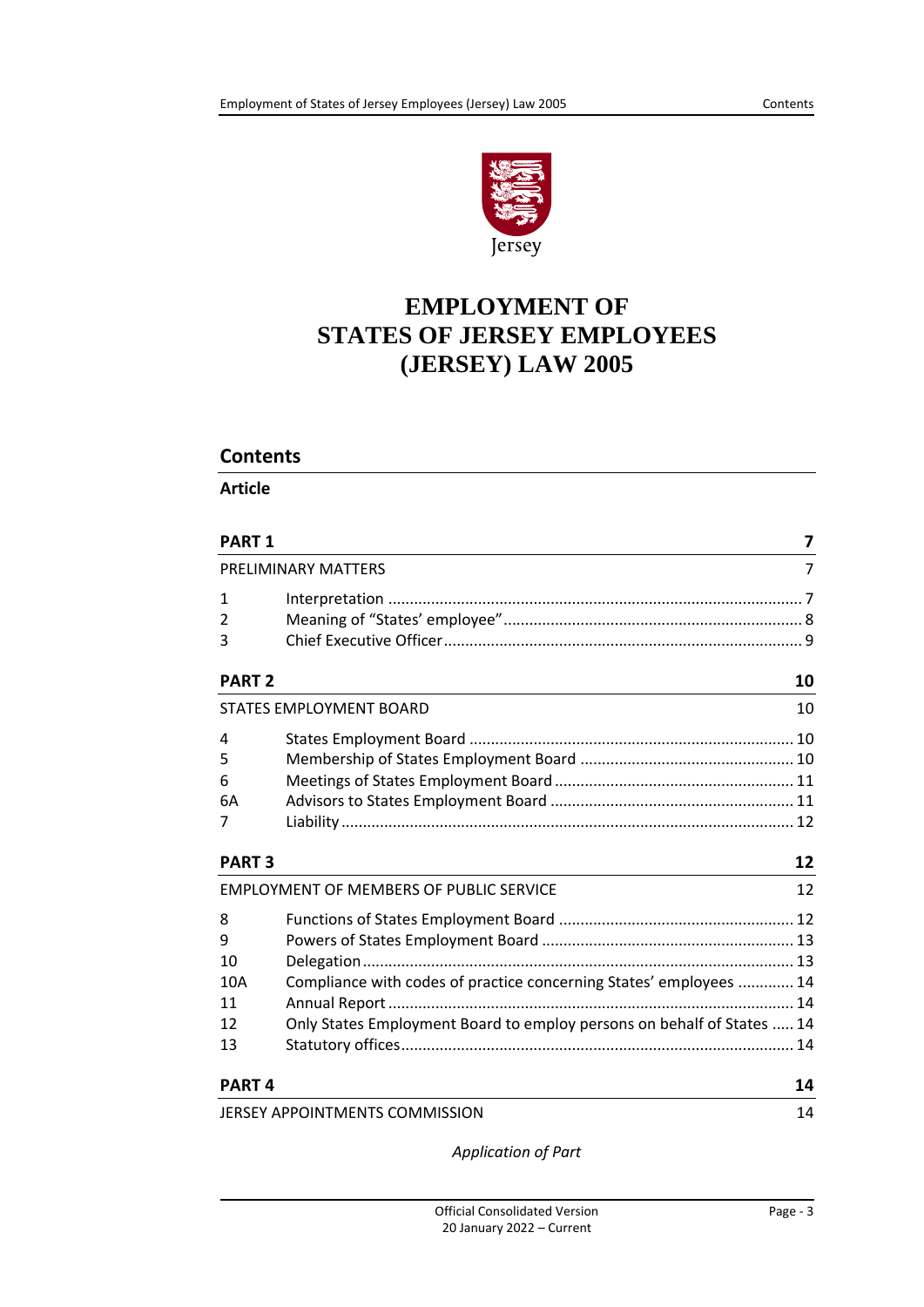| 16 |  |
|----|--|

#### *[Establishment of Jersey Appointments Commission](#page-14-2)*

| 17 |                                                                       |  |
|----|-----------------------------------------------------------------------|--|
| 18 |                                                                       |  |
| 19 |                                                                       |  |
| 20 | Deputy Chairman and Secretary and Executive Officer of Commission  17 |  |
| 21 |                                                                       |  |
| 22 |                                                                       |  |

# *[Powers and function of Commission](#page-17-1)*

| 23   |                                                                               |
|------|-------------------------------------------------------------------------------|
| 23A  | Duty to advise on preparation of codes of practice for recruitment of States' |
|      |                                                                               |
| 24   |                                                                               |
| 25   |                                                                               |
| 26   |                                                                               |
| 26AA |                                                                               |
| 26A  | Power of intervention in recruitment of States' employees 22                  |
| 27   | Report to be made to States Employment Board in certain circumstances 22      |
| 28   |                                                                               |
| 29   |                                                                               |

# **[PART 5](#page-23-0) 24**

# POLITICAL ACTIVITIES [OF STATES' EMPLOYEES](#page-23-1) **24**

# *[Interpretative provisions](#page-23-2)*

| 30<br>31                    | Meaning of "politically eligible States' employee" and "politically ineligible                                                                                                                                                                                                                                                                                    |    |
|-----------------------------|-------------------------------------------------------------------------------------------------------------------------------------------------------------------------------------------------------------------------------------------------------------------------------------------------------------------------------------------------------------------|----|
|                             | Political classification of States' employees                                                                                                                                                                                                                                                                                                                     |    |
| 32<br>33                    | Request by politically ineligible States' employee for re-classification of<br>Request by Chief Officer for re-classification of political status of politically                                                                                                                                                                                                  | 25 |
|                             | Politically eligible States' employees                                                                                                                                                                                                                                                                                                                            |    |
| 34<br>35<br>36<br>37<br>37A | Political activities of politically eligible States' employees  26<br>Re-employment of politically eligible States' employees  27<br>Where politically eligible States' employee intends to stand for election  27<br>Position of politically eligible States' employee when elected  28<br>Position of politically eligible States' employee when not elected 28 |    |
|                             | Politically ineligible States' employees                                                                                                                                                                                                                                                                                                                          |    |
| 38                          | Politically ineligible States' employees not to take public part in political                                                                                                                                                                                                                                                                                     | 29 |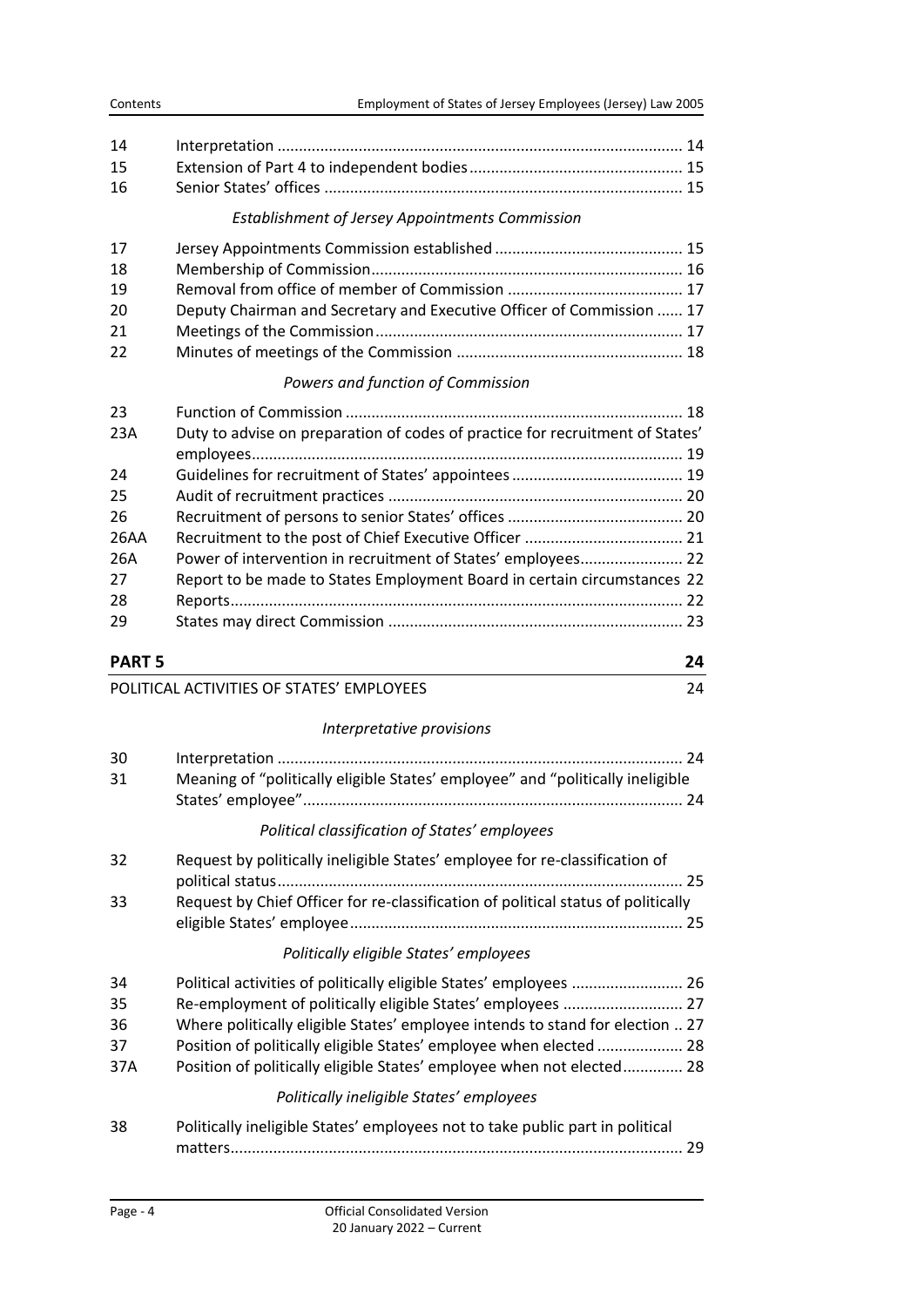| 39                | Political behaviour of politically ineligible States' employee may be                                                                                  |    |
|-------------------|--------------------------------------------------------------------------------------------------------------------------------------------------------|----|
|                   | considered in determining whether to re-employ him or her  29                                                                                          |    |
| 40<br>41          | Where politically ineligible States' employee intends to stand for election 30<br>Employment terminates before politically ineligible States' employee |    |
|                   |                                                                                                                                                        |    |
| PART <sub>6</sub> |                                                                                                                                                        | 31 |
|                   | AMENDMENTS TO OTHER ENACTMENTS                                                                                                                         | 31 |
| 42                |                                                                                                                                                        |    |
| <b>PART 7</b>     |                                                                                                                                                        | 31 |
|                   | <b>CONCLUDING PROVISION</b>                                                                                                                            | 31 |
| 43                |                                                                                                                                                        |    |
|                   | <b>SCHEDULE 1</b>                                                                                                                                      | 32 |
|                   | <b>SCHEDULE 2</b>                                                                                                                                      | 33 |
|                   | <b>CLASSES OF POLITICALLY ELIGIBLE STATES' EMPLOYEES</b>                                                                                               | 33 |
|                   | <b>SCHEDULE 3</b>                                                                                                                                      | 34 |
|                   | <b>CLASSES OF POLITICALLY INELIGIBLE STATES' EMPLOYEES</b>                                                                                             | 34 |
| <b>ENDNOTES</b>   |                                                                                                                                                        | 35 |
|                   |                                                                                                                                                        |    |
|                   |                                                                                                                                                        |    |
|                   |                                                                                                                                                        |    |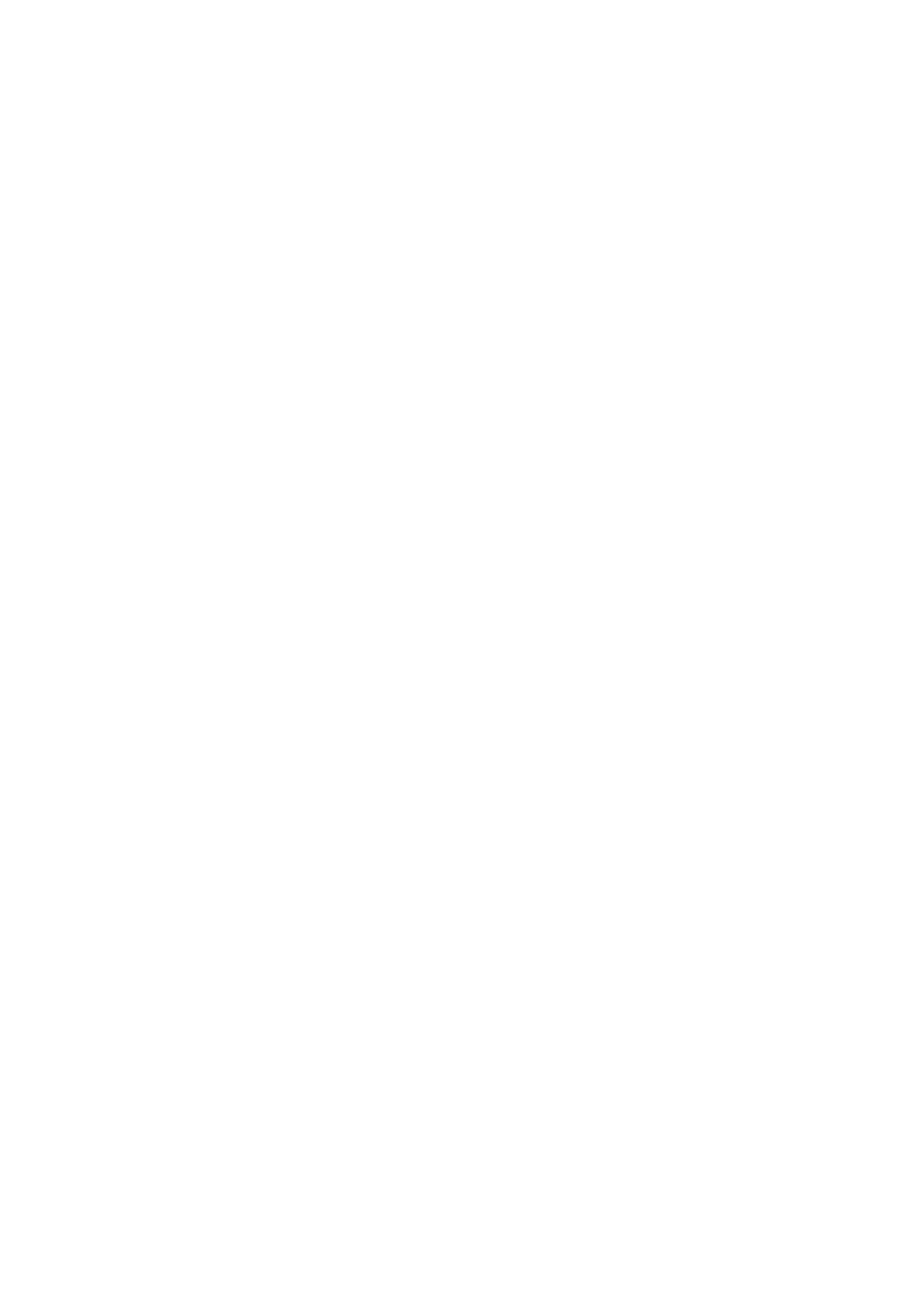

# **EMPLOYMENT OF STATES OF JERSEY EMPLOYEES (JERSEY) LAW 2005**

**A LAW** relating to the establishment of the States Employment Board, the employment under contract of persons by that Board on behalf of the States or an administration of the States, the determination by the Board of the terms and conditions of such contracts of employment, the establishment of the Appointments Commission to oversee the appointment of persons to significant public positions and determine procedures for the appointment of certain persons employed by other persons on behalf of the States, the regulation of certain political activities of certain States' employees, to amend various enactments and for connected purposes.<sup>1</sup>

<span id="page-6-0"></span>Commencement [\[see endnotes\]](#page-34-2)

# **PART 1**

# PRELIMINARY MATTERS

# <span id="page-6-2"></span><span id="page-6-1"></span>**1 Interpretation**

In this Law, unless the context otherwise requires –

"administration of the States" means –

- (a) a department established on behalf of the States; and
- (b) a body, office, or unit of administration, established on behalf of the States (including under an enactment),

the employees of which are employed by the States Employment Board;

"Chief Executive Officer" has the meaning assigned by Article 3;

"Commission" means the Jersey Appointments Commission established by Article 17;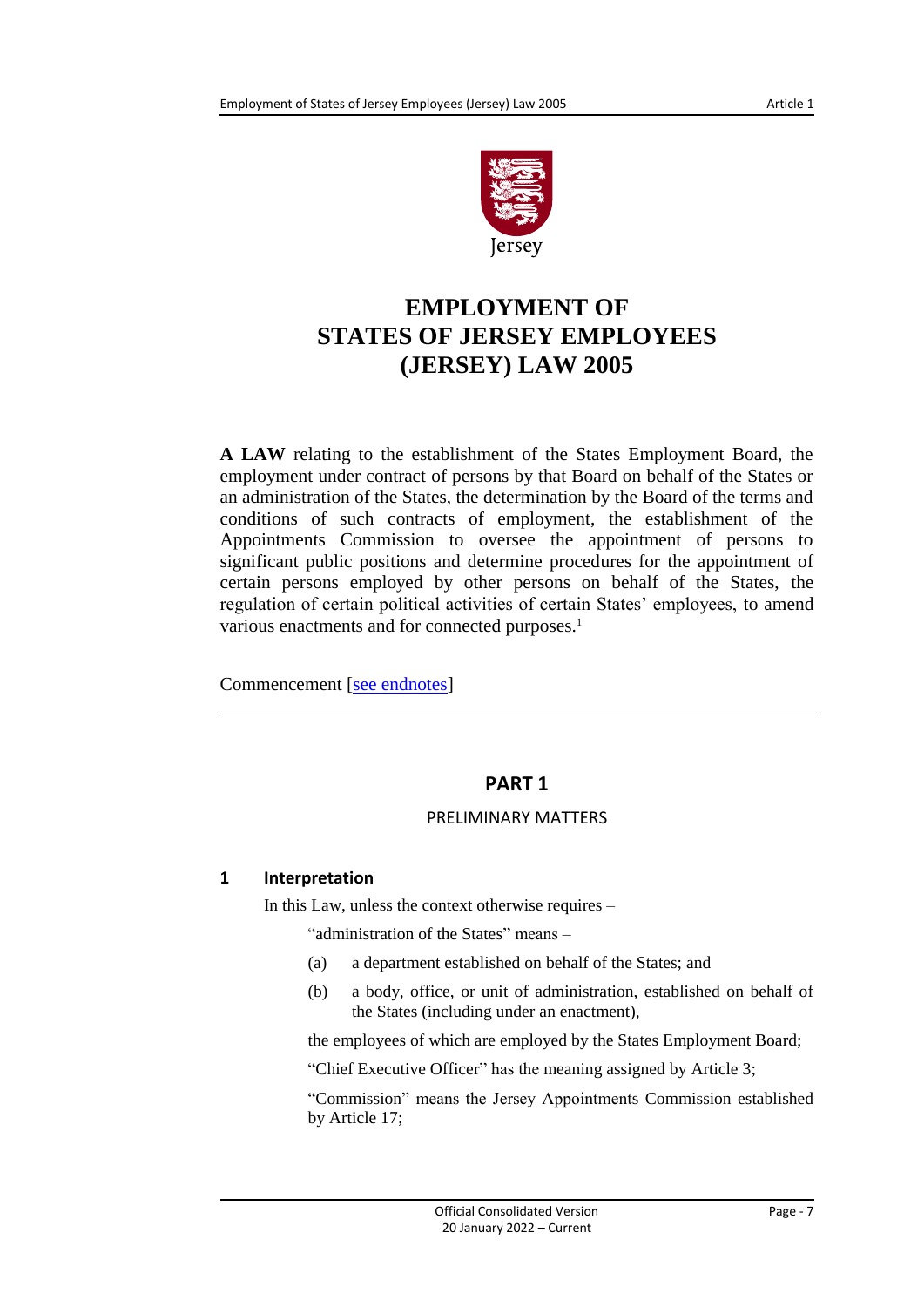"Commissioner" means a person appointed under Article 18 to be a Commissioner and includes the Chairman of the Commission appointed under that Article;

"contract of employment" includes a contract of apprenticeship;

"independent body" means an office, or a Tribunal, Commission, trust, fund, council, panel, committee, or other body of persons (apart from the States Employment Board) –

- (a) that is an office or body established or maintained by or on behalf of the States; and
- (b) that is an office or body
	- (i) which employs persons under contracts of employment, or
	- (ii) in relation to which persons are appointed, or elected, on terms and conditions that are determined otherwise than in a contract of employment (whether or not other persons also hold the office, or are also appointed or elected to the body, under terms and conditions that are determined in a contract of employment);

"member", in relation to the States Employment Board, means any of the persons who constitute the Board under Article 5;

"ordinary election" means an ordinary election for Deputies held under Article 6(2) of the [States of Jersey Law](https://www.jerseylaw.je/laws/current/Pages/16.800.aspx) 2005;

"public service" means the service consisting of States' employees;

"recruitment" includes, but is not limited to including –

- (a) the determination of the duties, responsibilities and pre-requisites for employment or appointment as the holder of an office;
- (b) the determination of the publications in which advertisements seeking applications for employment or appointment as the holder of an office are to be placed or other methods by which applicants for such employment or appointment are to be sought, and the timing of placement in such publications or the use of such methods;
- (c) the timing and conduct of interviews of prospective candidates for employment as the holder of an office; and
- (d) the selection of a person to be employed or appointed as the holder of an office;

"States' employee" has the meaning assigned by Article 2.<sup>2</sup>

#### <span id="page-7-0"></span>**2 Meaning of "States' employee"**

- (1) In this Law, unless the context otherwise requires, "States' employee" means –
	- (a) a person who is employed under a contract of employment made between the person and the States Employment Board; and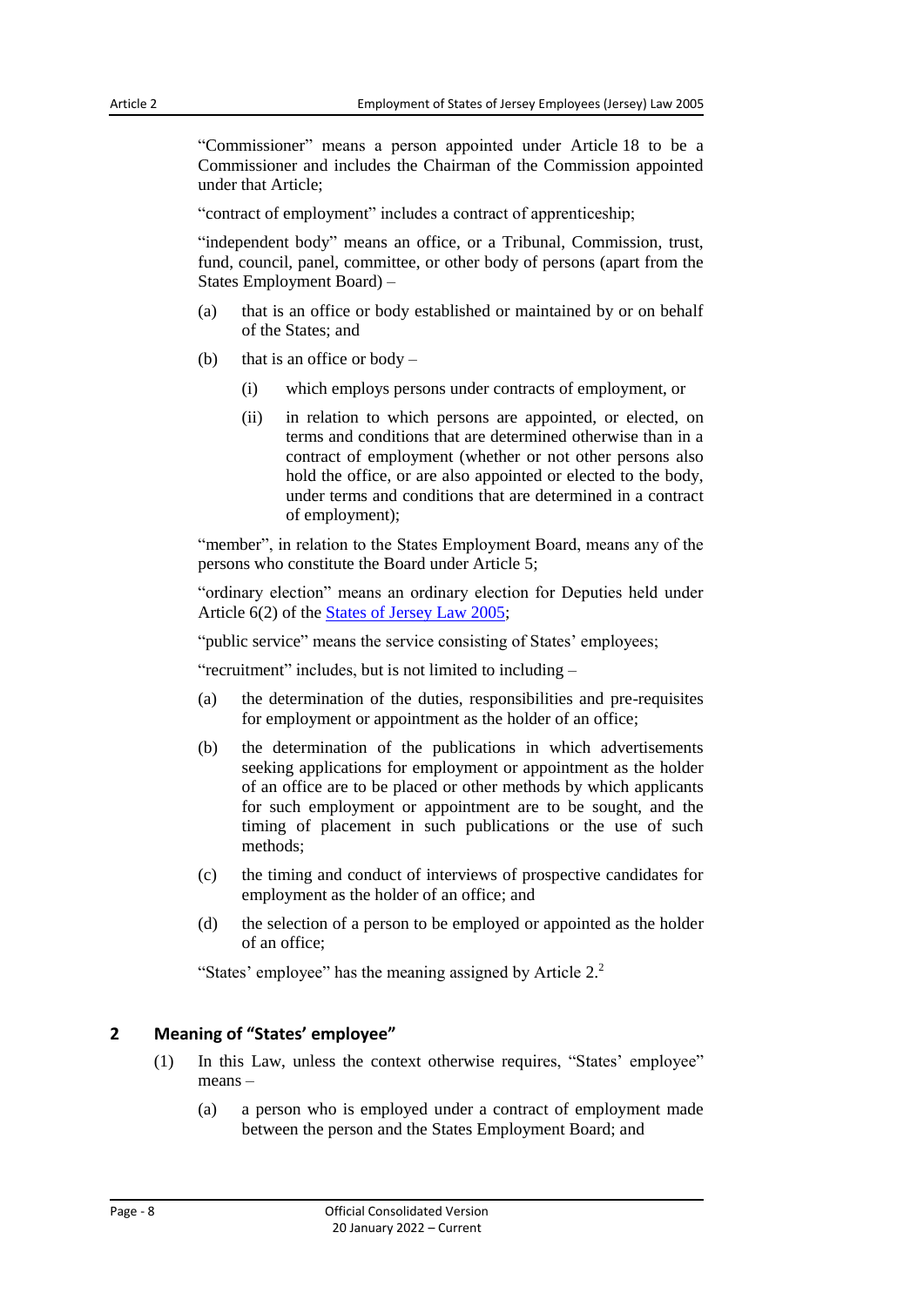(b) a person who is within a class of persons prescribed under paragraph (2),

but does not include a person who is within a class of persons prescribed under paragraph (3).

- (2) The Chief Minister may prescribe by Order a class of persons to be States' employees for the purposes of this Law.
- (3) The Chief Minister may prescribe by Order a class of persons to not be States' employees for the purposes of this Law.
- (4) A person shall not be a States' employee for the purposes of this Law if he or she is –
	- (a) the holder of an office specified in Schedule 1;
	- (b) appointed by the Crown;
	- (c) a member of the States of Jersey Police Force; or
	- (d) otherwise an officer of the Crown. 3

# <span id="page-8-0"></span>**3 Chief Executive Officer**

- (1) There shall be a Chief Executive Officer.
- (2) The Chief Executive Officer shall be the person employed under this Law as the Chief Executive to the Council of Ministers and Head of the Public Service.
- (3) As the Head of the Public Service, the Chief Executive Officer shall lead chief officers in –
	- (a) the administration and general management of the public service; and
	- (b) the implementation of corporate and strategic policies.<sup>4</sup>
- (4) In so leading chief officers, the Chief Executive Officer shall have the power –
	- (a) to require a chief officer to account for the matters in paragraph (3)(a) and (b), so far as the Ministerial department for which he or she is the chief officer is responsible for them; and
	- (b) to direct a chief officer as to the duties to be undertaken by him or her in the course of his or her employment as a States' employee.<sup>5</sup>
- (5) The powers in paragraph  $(4)$ 
	- (a) do not override a chief officer's accountability under
		- (i) *deleted*
		- (ii) Article 39 of the [Public Finances \(Jersey\) Law](https://www.jerseylaw.je/laws/current/Pages/24.900.aspx) 2019, or
		- (iii) Article 10A of this Law; and
	- (b) cannot be used to direct or seek to influence a chief officer
		- (i) in the discharge of a function delegated to him or her by a Minister, or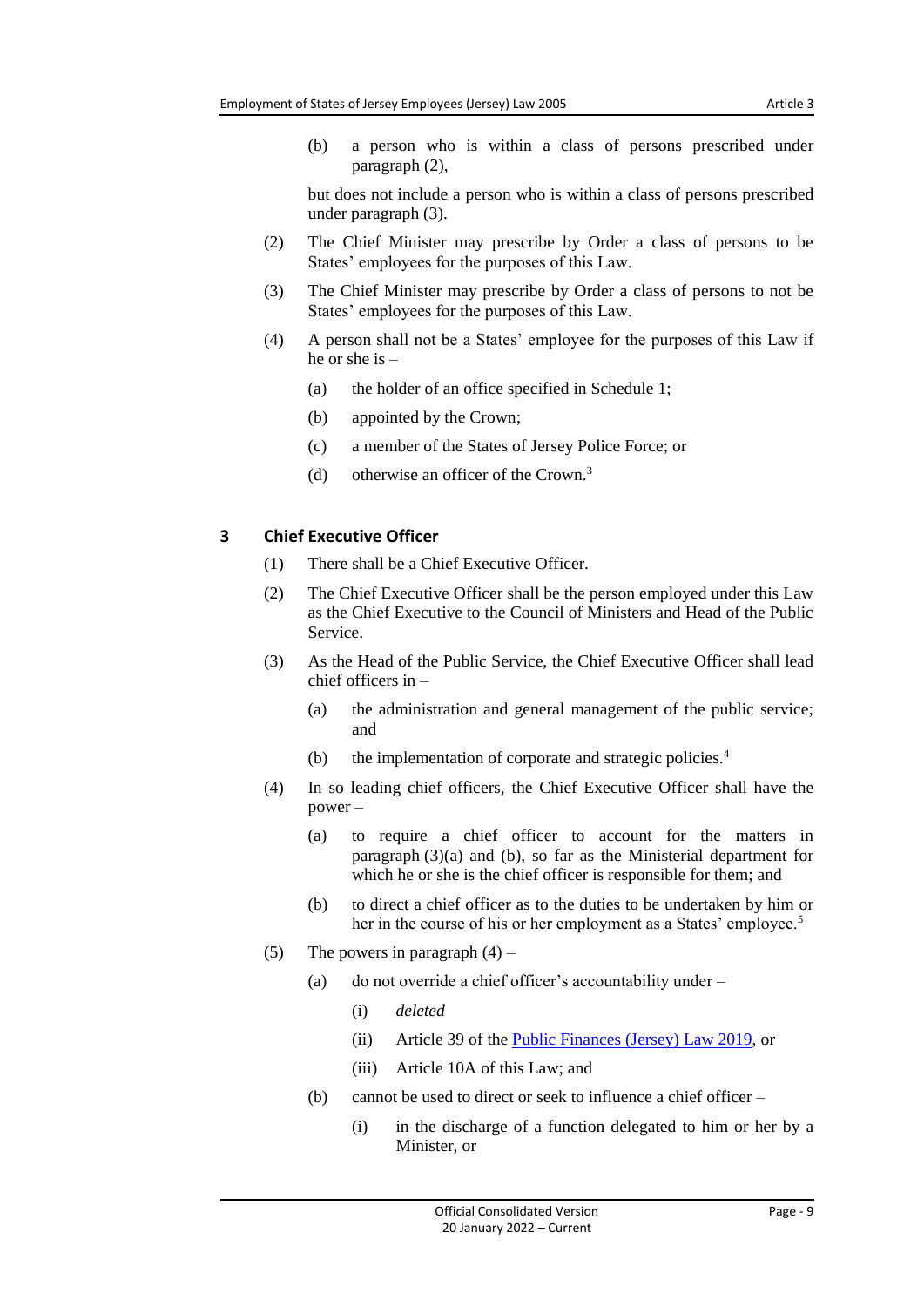- (ii) in the discharge of a function imposed on him or her by any enactment<sup>6</sup>
- (6) In this Article –

"chief officer" means the senior States' employee in a Ministerial department;

<span id="page-9-0"></span>"Ministerial department" means an administration of the States for which a Minister is assigned responsibility.<sup>7</sup>

# **PART 2**

# STATES EMPLOYMENT BOARD

#### <span id="page-9-2"></span><span id="page-9-1"></span>**4 States Employment Board**

- (1) The States Employment Board shall be established.
- (2) The States Employment Board shall be a body corporate with perpetual succession and may –
	- (a) sue and be sued in its corporate name; and
	- (b) so far is as possible for a body corporate, exercise the rights, powers and privileges and incur the liabilities and obligations of a natural person of full age and capacity.

# <span id="page-9-3"></span>**5 Membership of States Employment Board**

- (1) The States Employment Board shall be constituted by
	- (a) the Chief Minister, or another Minister who is nominated by the Chief Minister to be a member of the Board in his or her place;
	- (b) 2 other persons, each of whom
		- (i) is a Minister or an Assistant Minister, and
		- (ii) is appointed in writing by the Chief Minister to be a member of the Board; and
	- (c) 2 elected members of the States, each of whom
		- (i) is neither a Minister nor an Assistant Minister, and
		- (ii) is elected by the States to be a member of the Board.<sup>8</sup>
- (2) The Chief Minister or, if the Chief Minister nominates a person under paragraph (1) to be a member of the Board in his or her place, that person, shall be the Chairman of the States Employment Board.
- (3) A member of the States Employment Board shall hold office until a Chief Minister is appointed to office, under Article 19(7) of the [States of Jersey](https://www.jerseylaw.je/laws/current/Pages/16.800.aspx)  Law [2005,](https://www.jerseylaw.je/laws/current/Pages/16.800.aspx) following the next ordinary election, unless the member of the Board resigns or is removed from office earlier.<sup>9</sup>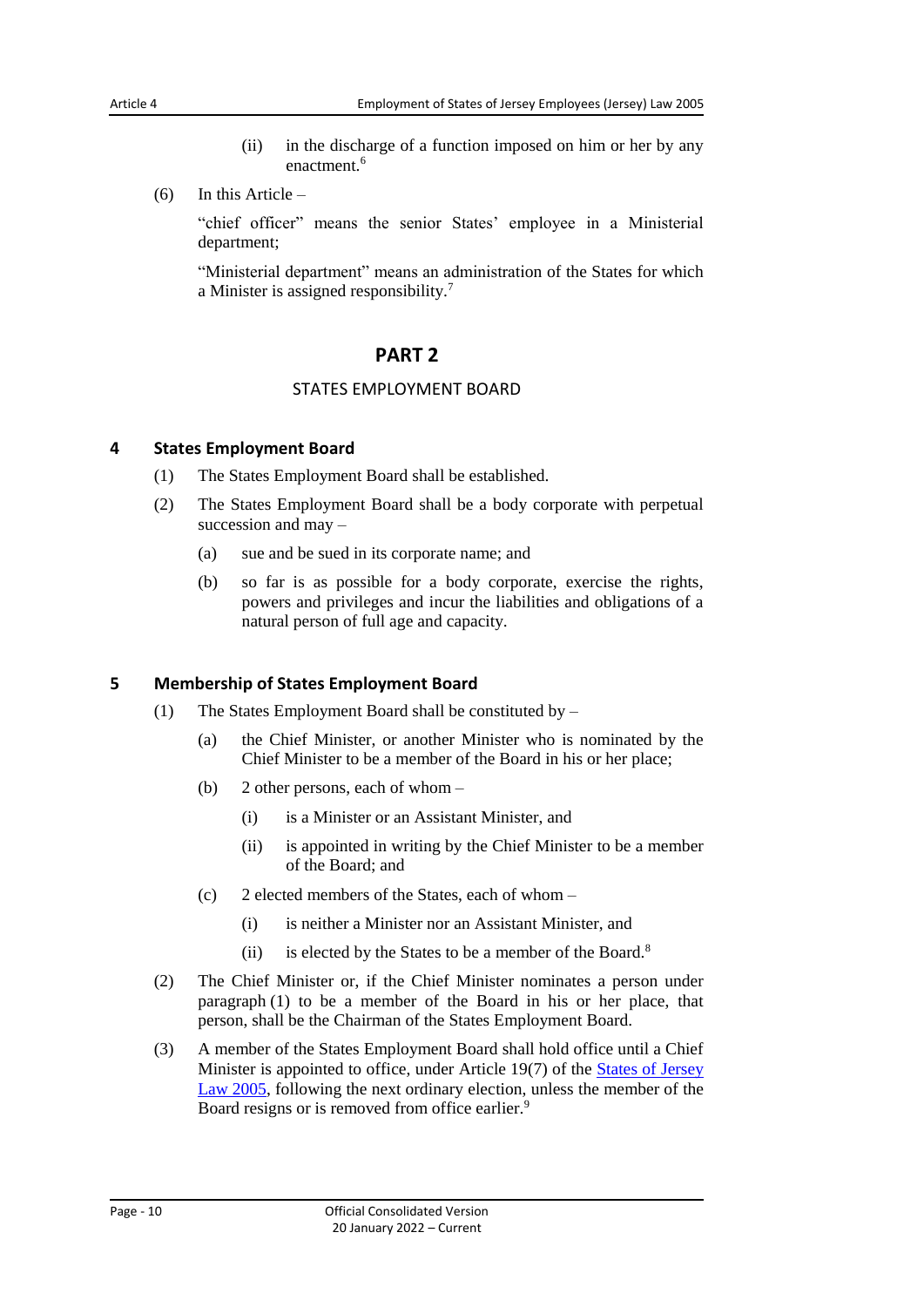#### <span id="page-10-0"></span>**6 Meetings of States Employment Board**

- (1) At a meeting of the States Employment Board
	- (a) the States Employment Board may appoint a person to be the Vice-Chairman;
	- (b) the quorum of the States Employment Board shall be constituted by 3 of its members;
	- (c) the Chairman, or, in the absence of the Chairman, the Vice-Chairman, or in the absence of both the Chairman and the Vice-Chairman, another member of the States Employment Board who is present at the meeting and is elected by the members of the States Employment Board who are present, shall preside;
	- (d) each member shall have one vote on each matter for deliberation;
	- (e) a decision shall be made by a majority of the votes of the members of the States Employment Board present at the meeting at which the decision is made; and
	- (f) if a vote is tied, it shall be taken to have been lost.<sup>10</sup>
- (2) A resolution shall be a valid resolution of the States Employment Board, even though it was not passed at a meeting of the States Employment Board, if  $-$ 
	- (a) it is signed or assented to by a majority of the members of the States Employment Board; and
	- (b) notice of the proposed resolution was given in accordance with paragraph (6) to all the members of the States Employment Board.
- (3) The States Employment Board shall keep minutes of its proceedings.
- (4) The States Employment Board shall meet when convened by the Chairman.
- (5) The Chairman
	- (a) may convene a meeting of the States Employment Board of his or her own motion; and
	- (b) shall convene a meeting of the States Employment Board if requested to do so by notice in writing signed by at least one of the members of the States Employment Board.
- (6) Subject to this Law, the States Employment Board may regulate its own proceedings (including the period of notice to be given of any meeting of the Board) and may adopt or amend rules for that purpose.
- (7) The States Employment Board may invite any person to attend, and to speak at, a meeting of the States Employment Board.

# <span id="page-10-1"></span>**6A Advisors to States Employment Board<sup>11</sup>**

- (1) The States Employment Board may appoint one or 2 advisors.
- (2) An appointment shall be on such terms as the States Employment Board determines, but shall end upon the Chief Minister being appointed to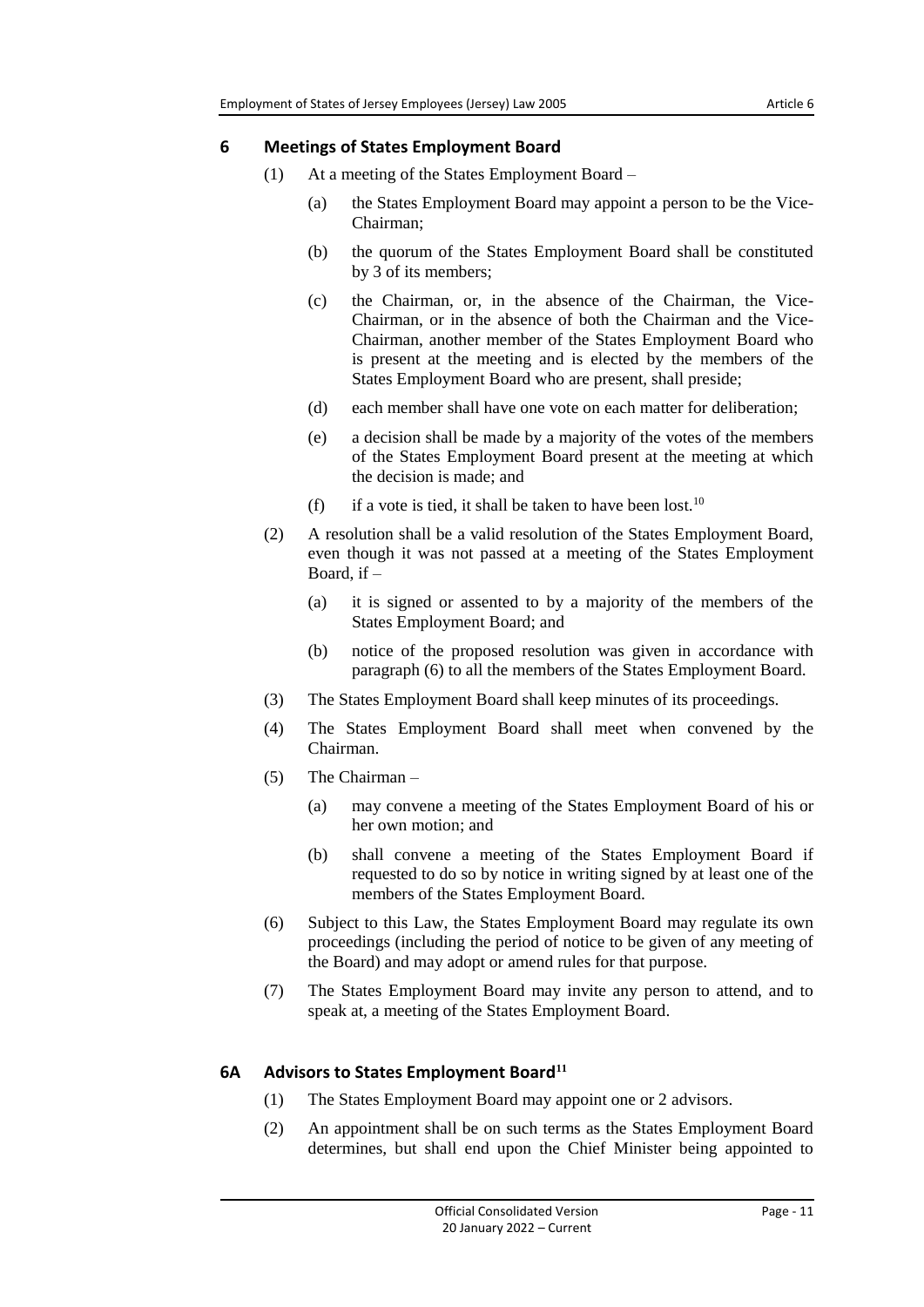office, under Article 19(7) of the [States of Jersey Law](https://www.jerseylaw.je/laws/current/Pages/16.800.aspx) 2005, following the next ordinary election, unless the advisor resigns or is removed from office earlier.

- (3) An advisor has the right to attend and speak at a meeting of the States Employment Board.
- (4) The Chairman shall convene a meeting of the States Employment Board if requested to do so by notice in writing signed by an advisor.

# <span id="page-11-0"></span>**7 Liability**

- (1) No person to whom this Article applies shall be liable in damages for anything done or omitted in the discharge of any functions under this Law, unless –
	- (a) it is shown that the act or omission was in bad faith; or
	- (b) liability arises in respect of an act or omission that is unlawful as a result of Article 7(1) of the [Human Rights \(Jersey\) Law](https://www.jerseylaw.je/laws/current/Pages/15.350.aspx) 2000 (acts of public authorities incompatible with Convention rights).<sup>12</sup>
- <span id="page-11-1"></span>(2) This Article applies to the States Employment Board, any member of the States Employment Board, any advisor to the States Employment Board, or any person who is under this Law a delegate of the States Employment Board or the Chief Executive Officer or otherwise acting with the authority of the States Employment Board.<sup>13</sup>

# **PART 3**

# EMPLOYMENT OF MEMBERS OF PUBLIC SERVICE

# <span id="page-11-3"></span><span id="page-11-2"></span>**8 Functions of States Employment Board<sup>14</sup>**

- (1) The States Employment Board shall
	- (a) employ persons on behalf of the States and administrations of the States:
	- (b) ensure that the public service conducts itself with economy, efficiency, probity and effectiveness;
	- (c) ensure the health, safety and well-being of States' employees;
	- (d) determine any other matter that may reasonably be considered necessary for the proper administration and management of States' employees; and
	- (e) discharge any other function conferred on it by or under any enactment.
- (2) The States Employment Board shall, for the purpose of the discharge of the functions described in paragraph  $(1)(a)$  to  $(c)$  –
	- (a) give directions regarding consultation or negotiation with States' employees, or with representatives of States' employees,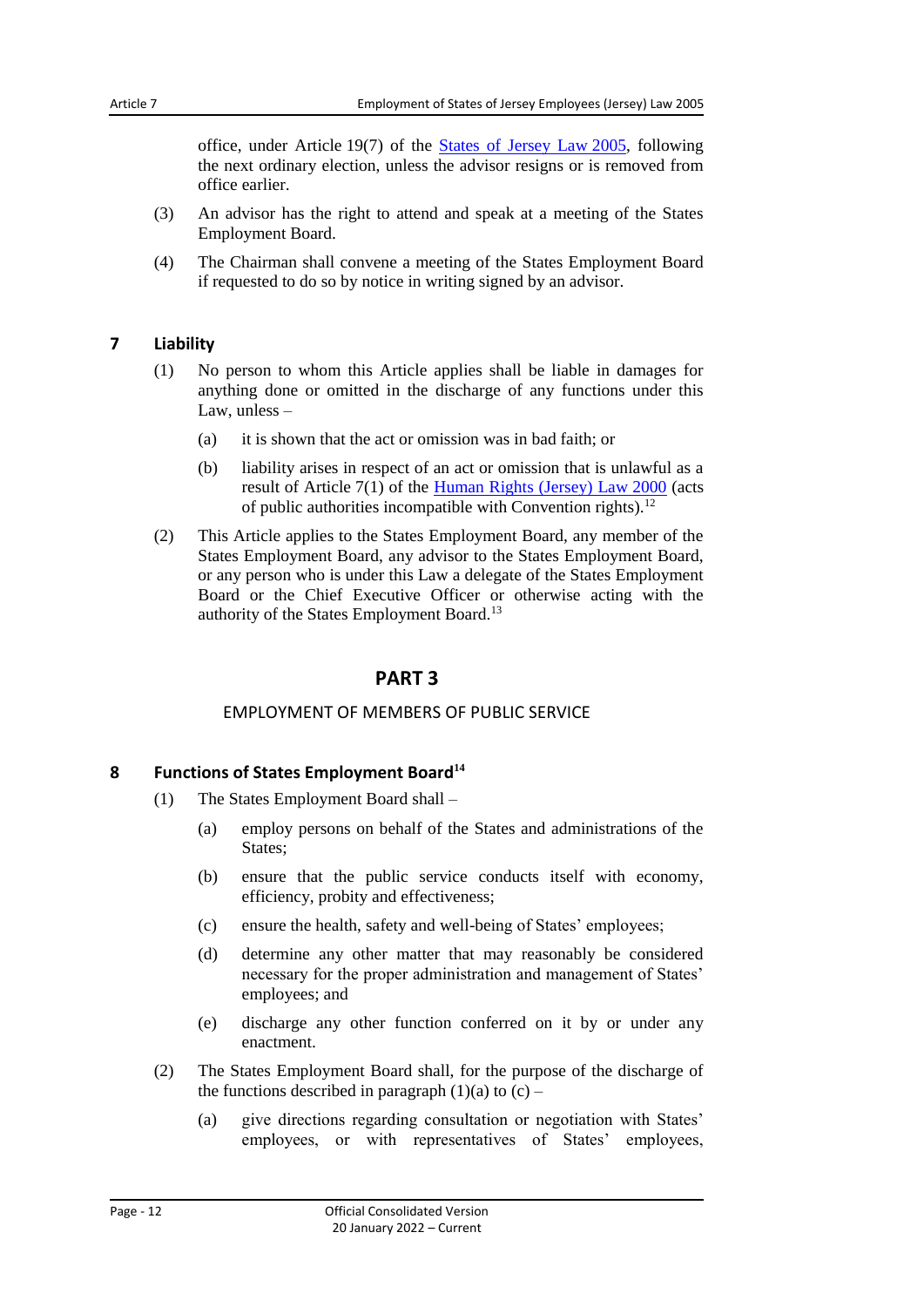concerning the terms and conditions of employment of States' employees;

- (b) issue codes of practice concerning
	- (i) the training and development needs of States' employees,
	- (ii) the procedures for recruitment of States' employees,
	- (iii) the procedures for appraisal of the performance of States' employees,
	- (iv) the procedures for disciplining, suspending and terminating the employment of States' employees, and
	- (v) interventions by the Commission under Article 26A.
- (3) The States Employment Board may issue codes of practice concerning any other matter relating to the employment of States' employees.
- (4) In paragraph (2)(b)(ii), "States' employees" includes a person who is to be treated as a States employee by virtue of Article 15(2).
- (5) The functions referred to in paragraph  $(1)(e)$  include the functions conferred by Article 8(1) of the Departments of the Judiciary and the [Legislature \(Jersey\) Law](https://www.jerseylaw.je/laws/current/Pages/16.300.aspx) 1965, Article 3 of the [Loi \(1864\) concernant la](https://www.jerseylaw.je/laws/current/Pages/07.525.aspx)  [charge de Juge d'Instruction](https://www.jerseylaw.je/laws/current/Pages/07.525.aspx) and Article 41(5) of the [States of Jersey](https://www.jerseylaw.je/laws/current/Pages/16.800.aspx)  Law [2005.](https://www.jerseylaw.je/laws/current/Pages/16.800.aspx)

# <span id="page-12-0"></span>**9 Powers of States Employment Board**

- (1) The States Employment Board has the powers necessary to perform its functions.
- (2) Without limiting the generality of paragraph (1), the States Employment Board has the power to enter into contracts of employment of persons and to enter into contracts for the provision of services, including by consultants.

# <span id="page-12-1"></span>**10 Delegation**

- (1) The States Employment Board may, by instrument in writing, delegate to any of its members, or to the Chief Executive Officer, any of its powers or functions under this Law.
- (2) If a power or function has been delegated under paragraph (1) to a member of the States Employment Board, the member may, with the approval of the States Employment Board, delegate by instrument in writing the power or function to the Chief Executive Officer.
- (3) If a power or function has been delegated under paragraph (1) or (2) to the Chief Executive Officer, he or she may, with the approval of the States Employment Board, delegate by instrument in writing the power or function to another person who is –
	- (a) a person approved by the States Employment Board; or
	- (b) a member of a class of persons approved by the States Employment Board.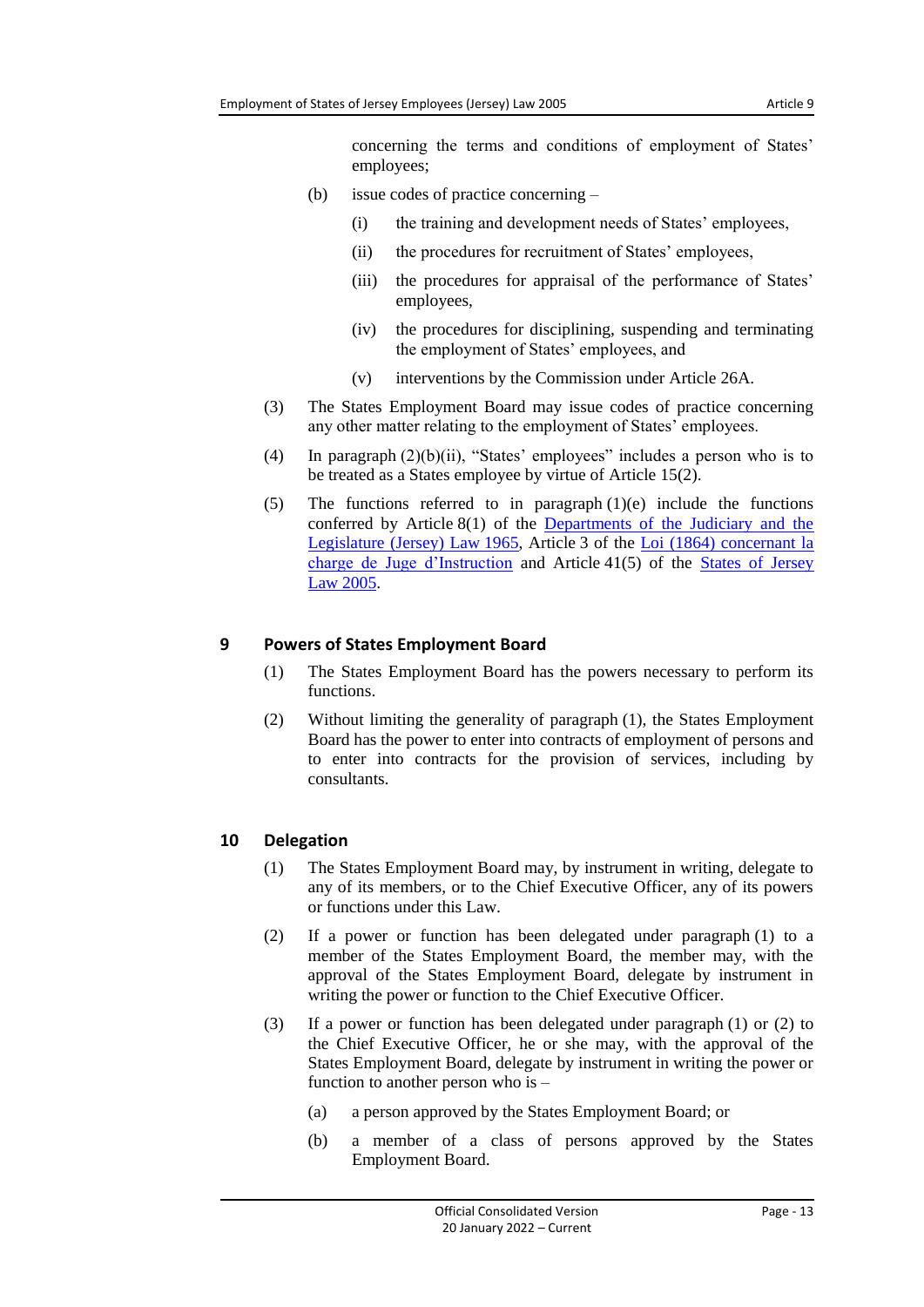#### <span id="page-13-0"></span>**10A Compliance with codes of practice concerning States' employees<sup>15</sup>**

- (1) The accountable officer in a States body (including a non-Ministerial States body) shall be accountable for ensuring that codes of practice issued under Article 8 are complied with in the recruitment and employment of States' employees to work within that body.<sup>16</sup>
- (2) Any person to whom a power or function is delegated under Article 10 shall, when exercising the power or discharging the function, comply with codes of practice issued under Article 8.
- (3) In this Article, "accountable officer", "States body" and "non-Ministerial States body" have the same meanings as in the [Public Finances \(Jersey\)](https://www.jerseylaw.je/laws/current/Pages/24.900.aspx)  Law [2019.](https://www.jerseylaw.je/laws/current/Pages/24.900.aspx)<sup>17</sup>

#### <span id="page-13-1"></span>**11 Annual Report**

The States Employment Board shall provide to the States, within 3 months after the end of each calendar year, a report in respect of the States Employment Board's activities under this Law during the year.

#### <span id="page-13-2"></span>**12 Only States Employment Board to employ persons on behalf of States**

- (1) Subject to any other enactment, whether in force before or after this Law comes into force, no person or body other than the States Employment Board may enter into contracts of employment with persons on behalf of the States or an administration of the States.
- (2) The States may, by Regulation, specify that paragraph (1) shall not apply in relation to the employment of a person or persons to an office, or a class of offices, prescribed by the Regulation.

# <span id="page-13-3"></span>**13 Statutory offices**

<span id="page-13-4"></span>Nothing in this Law apart from Part 5 shall be taken to affect a power, if any, under an enactment of the States to appoint a person to an office or to terminate under such an enactment the appointment of a person to an office, including but not limited to an office specified in Schedule 1.<sup>18</sup>

# **PART 4**

#### JERSEY APPOINTMENTS COMMISSION

#### *Application of Part*

# <span id="page-13-7"></span><span id="page-13-6"></span><span id="page-13-5"></span>**14 Interpretation**

In this Part –

"former Appointments Commission" means the Appointments Commission established by Act of the States on 28th May 2002;

"senior States' office" means an office listed under Article 16(1);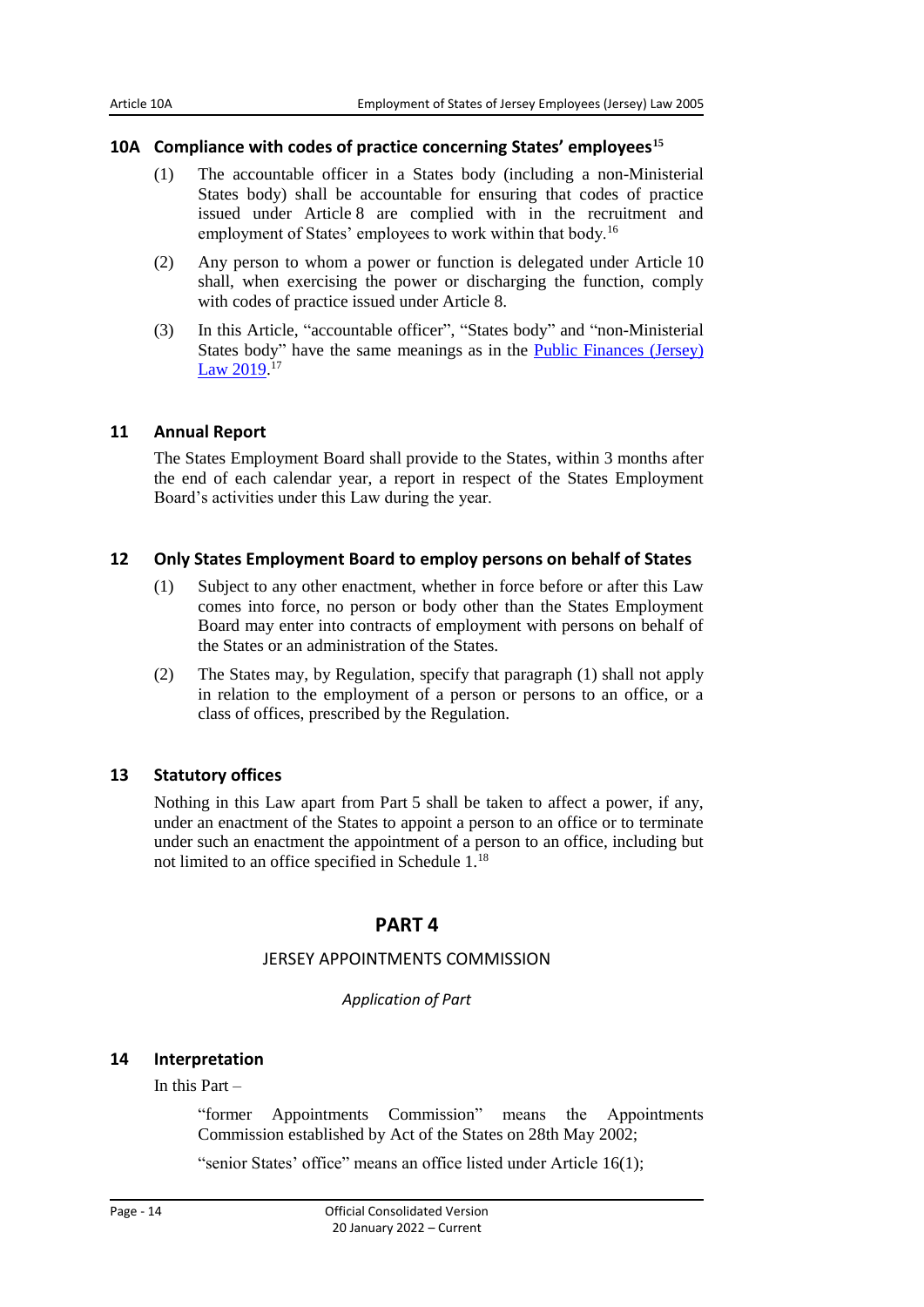"States' appointee" means a person who is, by virtue of Article 15(4), a States' appointee;

"States' employee" includes an employee who is, by virtue of Article 15(2), to be treated as a States' employee.<sup>19</sup>

# <span id="page-14-0"></span>**15 Extension of Part 4 to independent bodies<sup>20</sup>**

- (1) The States Employment Board and the Commission may, for the purposes of paragraph (2), agree a list of offices, or classes of office, being offices in which persons are employed by independent bodies.
- (2) A person employed in an office, or class of office, listed under paragraph (1) is, for the purposes of this Part, to be treated as a States' employee.
- (3) The States Employment Board and the Commission may, for the purposes of paragraph (4), agree a list of offices, or classes of office, being offices to which persons are appointed or elected in or with independent bodies.
- (4) A person appointed or elected to an office, or class of office, listed under paragraph (3) is, for the purposes of this Part, a States' appointee.
- (5) If the States Employment Board and the Commission cannot agree a list under paragraph (1) or (3), the opinion of the States Employment Board shall prevail.
- (6) The States Employment Board shall ensure that a list produced under paragraph (1) or (3) is available for viewing by any person.

# <span id="page-14-1"></span>**16 Senior States' offices<sup>21</sup>**

- (1) The States Employment Board and the Commission may agree a list of offices of States' employees or States' appointees, or classes of offices of States' employees or States' appointees, that are to be senior States' offices for the purposes of this Part.
- (2) A list under paragraph (1) shall further specify whether, under Article 26, the Commission is required to observe a recruitment to a senior States' office or has a discretion to observe a recruitment to the office.
- (3) However, if the States Employment Board and the Commission cannot agree a list under paragraph (1), the opinion of the States Employment Board shall prevail.
- <span id="page-14-2"></span>(4) The States Employment Board shall ensure that a list produced under paragraph (1) is available for viewing by any person.

*Establishment of Jersey Appointments Commission*

# <span id="page-14-3"></span>**17 Jersey Appointments Commission established**

- (1) The Jersey Appointments Commission shall be established.
- (2) The Commission shall consist of –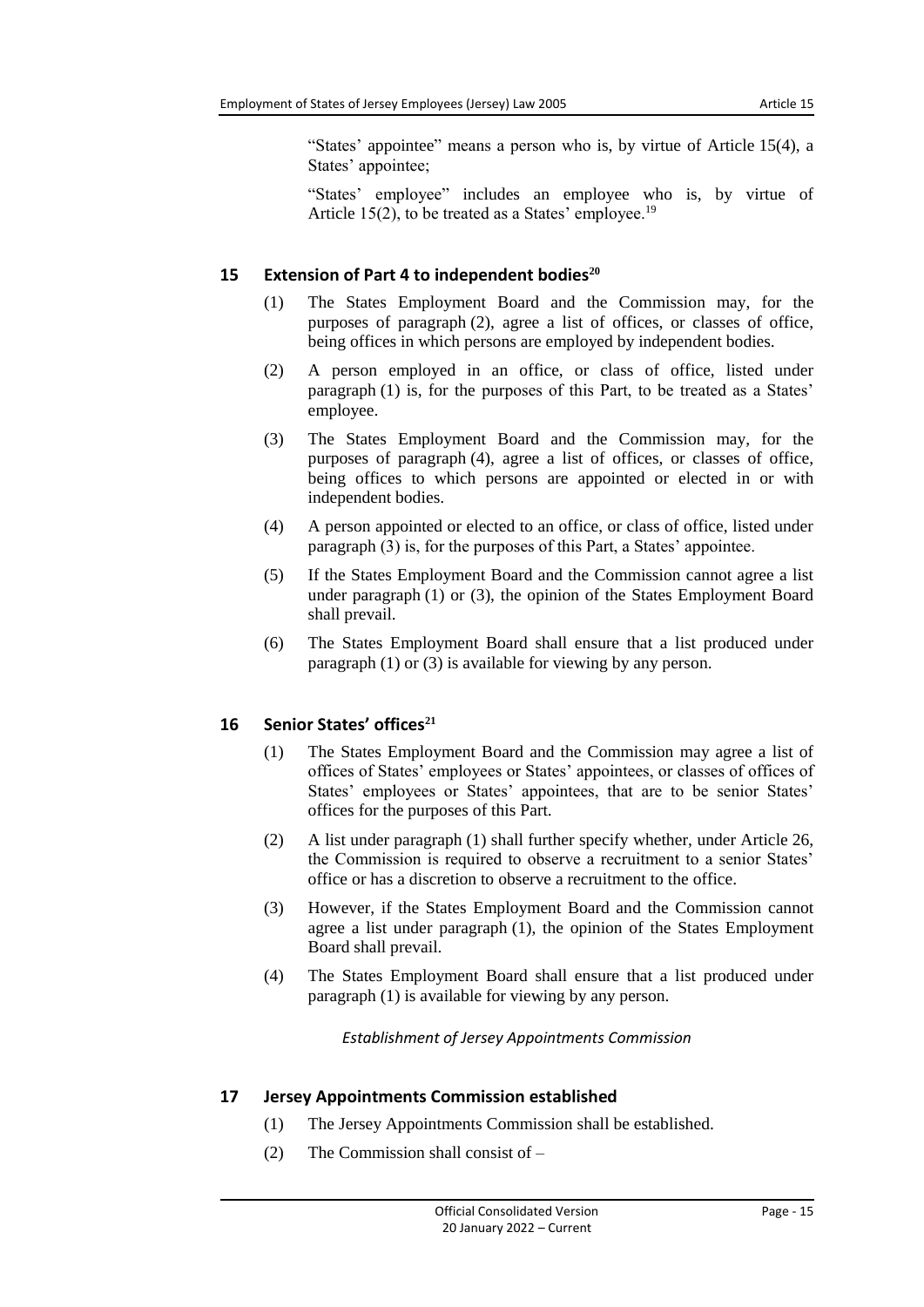- (a) a Chairman; and
- (b) not more than 5 other Commissioners,

appointed under Article 18. 22

(3) The former Appointments Commission shall cease to exist on and from the date on which this Article comes into force.

#### <span id="page-15-0"></span>**18 Membership of Commission**

- (1) Commissioners shall be appointed by the Chief Minister.<sup>23</sup>
- (2) The Chief Minister may only appoint a person under paragraph (1) with the approval of the States Employment Board.<sup>24</sup>
- (3) The States Employment Board may only approve a person for the purposes of paragraph (2) if it is of the opinion that the person has expertise and experience in –
	- (a) recruitment within the public or private sectors;
	- (b) management at a senior level in the public, private, academic or voluntary sectors; or
	- (c) other matters relevant to the powers and functions of a Commissioner.
- (3A) Article 2 of the [States of Jersey \(Appointment Procedures\) \(Jersey\)](https://www.jerseylaw.je/laws/current/Pages/16.810.aspx)  Law [2018](https://www.jerseylaw.je/laws/current/Pages/16.810.aspx) shall apply to the appointment of a Commissioner.<sup>25</sup>
- (4) Subject to paragraph (5), a Commissioner shall not hold office for a period exceeding 9 years regardless of whether, during the period of holding office, the Commissioner holds office for a term that is less than 9 years and is re-appointed and regardless of whether during all or any part of that period the Commissioner holds office as Chairman.<sup>26</sup>
- (5) In exceptional circumstances, a Commissioner's appointment (whether or not as Chairman) may be extended by a period of not more than 12 months beyond the period of 9 years referred to in paragraph (4) for the purpose of facilitating a transition period before a replacement is appointed.<sup>27</sup>
- (5A) Where paragraph (5) applies, the total period for which a Commissioner holds office shall not, in any event, extend beyond a period of 10 years.<sup>28</sup>
- (6) A person shall not be appointed to be a Commissioner if he or she is a member of the States or a States' employee.<sup>29</sup>
- (7) 30
- (8) 31
- (9) Any period before the commencement of this Law during which a person was a Commissioner, or the Chairman, of the former Appointments Commission shall be taken to be a period of appointment as a Commissioner, or the Chairman, as the case may be, under this Law.<sup>32</sup>
- (10) A Commissioner shall be appointed on the terms and conditions specified by the States Employment Board.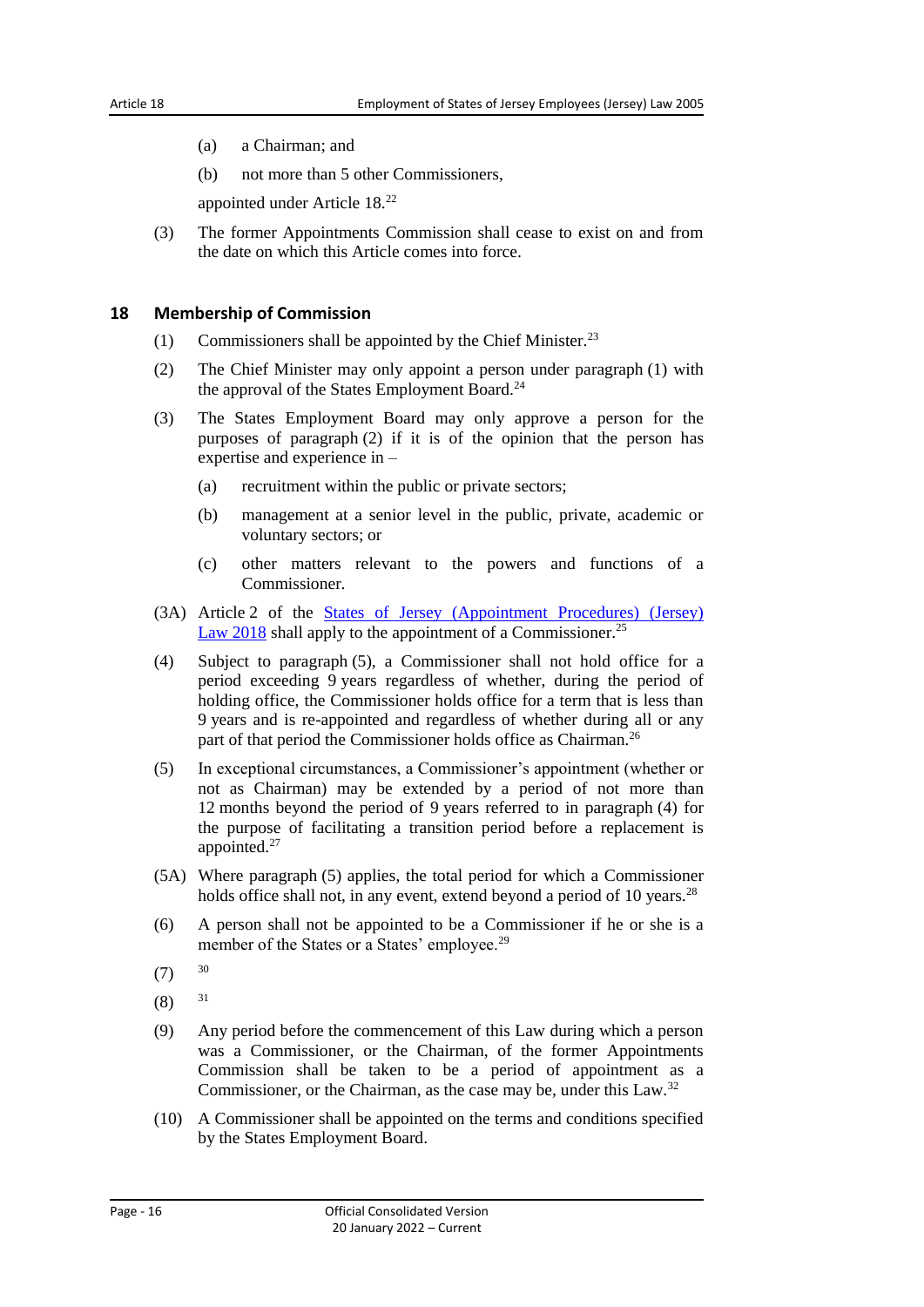- (11) The remuneration of a Commissioner shall not be reduced during the period of his or her appointment.
- (12) No term or condition of the appointment of a Commissioner shall be altered during the period of the appointment without the agreement of the Commissioner.

#### <span id="page-16-0"></span>**19 Removal from office of member of Commission**

- (1) The Chief Minister may terminate the appointment of a Commissioner on such grounds as the Chief Minister thinks fit.<sup>33</sup>
- (2) The Commission may notify the Chief Minister that it is of the opinion that the Chief Minister should terminate the appointment of a Commissioner because –
	- (a) the Commissioner, without reasonable cause and without giving reasonable notice to the Commission, failed to attend 3 consecutive meetings of the Commission;
	- (b) the Commission is of the opinion that the Commissioner is incompetent or incapable of carrying out the Commissioner's functions under this Law; or
	- (c) the Commission is of the opinion, on reasonable grounds, that the Commissioner is not capable of exercising independent judgment in relation to the appointment of States' employees or States' appointees. 34
- (3) The Chief Minister shall inform the States of an opinion of which he or she has been notified under paragraph (2).
- (3A) Article 3 of the [States of Jersey \(Appointment Procedures\) \(Jersey\)](https://www.jerseylaw.je/laws/current/Pages/16.810.aspx)  Law [2018](https://www.jerseylaw.je/laws/current/Pages/16.810.aspx) shall apply to the termination of the appointment of a Commissioner.<sup>35</sup>
- (4) A person shall cease to hold the office of Commissioner if he or she becomes a member of the States or a States' employee.<sup>36</sup>
- (5) A Commissioner may, by notice in writing to the Chief Minister, resign as a Commissioner.

# <span id="page-16-1"></span>**20 Deputy Chairman and Secretary and Executive Officer of Commission**

- (1) The Commission shall appoint one of its members to be the Deputy Chairman, to act as the Chairman in the absence of the Chairman.
- (2) The Commission shall appoint a person to be the Secretary and Executive Officer of the Commission.

# <span id="page-16-2"></span>**21 Meetings of the Commission**

- (1) The Commission shall meet at least 4 times each year.
- (2) At a meeting of the Commission
	- (a) the quorum shall be constituted by 3 Commissioners;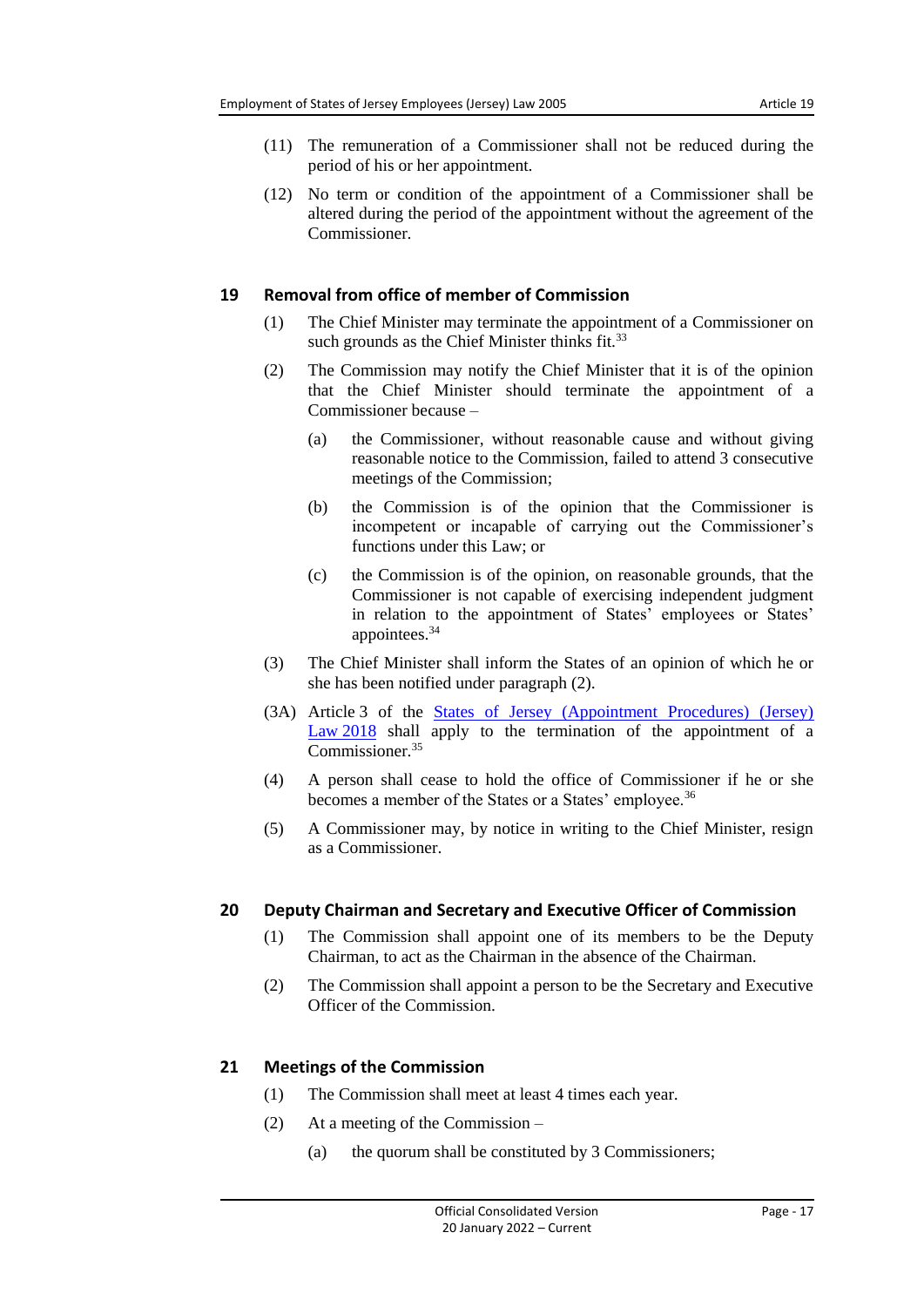- (b) one of the Commissioners at the meeting shall be
	- (i) the Chairman,
	- (ii) in the absence of the Chairman, the Deputy Chairman, or
	- (iii) in the absence of the Chairman and the Deputy Chairman, a person nominated at the meeting to carry out the functions of the Chairman at the meeting;
- (c) the Chairman, or, in the absence of the Chairman, the Deputy-Chairman, or in the absence of both the Chairman and the Deputy-Chairman, the person nominated under sub-paragraph (b)(iii), shall preside;
- (d) each Commissioner shall have one vote on each matter for deliberation;
- (e) a decision of the Commission shall be made by a majority of the votes of the Commissioners present at the meeting at which the decision is made; and
- (f) if a vote is tied, it shall be taken to have been lost.<sup>37</sup>
- (3) A decision under paragraph (2) at a meeting is of no effect unless each Commissioner was given at least 24 hours prior notice of the meeting of the Commission or all the Commissioners are present at the meeting.
- (4) The Commission may invite any person to attend at, and to speak at, a meeting of the Commission.

#### <span id="page-17-0"></span>**22 Minutes of meetings of the Commission**

- (1) The Secretary and Executive Officer of the Commission shall prepare draft minutes of each meeting of the Commission and ensure they are laid before the Commission at its next meeting.
- (2) The Commission shall, at the next meeting of the Commission, adopt minutes of the previous meeting.
- <span id="page-17-1"></span>(3) The Secretary and Executive Officer of the Commission shall retain copies of minutes adopted under paragraph (2) and ensure that the minutes may be examined, on demand, by a Commissioner.

*Powers and function of Commission*

#### <span id="page-17-2"></span>**23 Function of Commission**

- (1) The function of the Commission is to oversee the recruitment of States' employees or States' appointees so as to ensure that, as far as practicable –
	- (a) the recruitment of persons as States' employees or States' appointees is fair, efficient and conducted in accordance with best practice principles and procedures;
	- (b) States' employees or States' appointees are appointed on merit;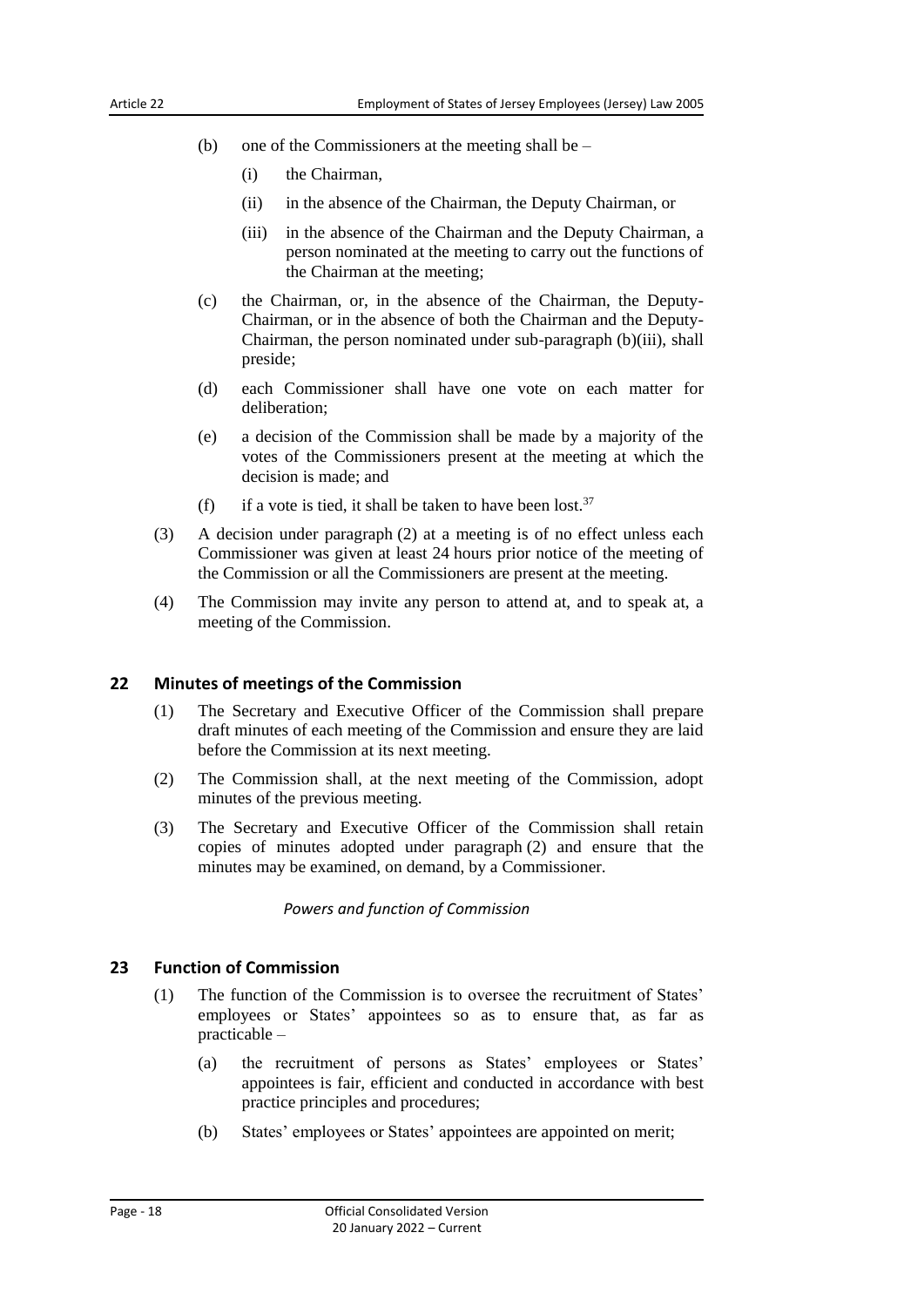- (c) members of the States are only involved in the recruitment of States' employees in accordance with codes of practice issued under Article 8; and
- (d) members of the States are only involved in the recruitment of States' appointees in accordance with guidelines made under Article 24 or otherwise in circumstances where, in the opinion of the Commission, it is appropriate that they be involved.<sup>38</sup>
- (2) The function in paragraph (1)(d) is subject to any direction by the States Employment Board that, in its opinion, it is appropriate for a Minister to participate in a recruitment of a States appointee.<sup>39</sup>
- (3) The Commission may, if requested by any person or body conducting a recruitment in connection with which the Commission does not have any functions under this Part, oversee, observe or participate in the recruitment, on such terms as the Commission agrees with the requesting person or body.<sup>40</sup>

# <span id="page-18-0"></span>**23A Duty to advise on preparation of codes of practice for recruitment of States' employees<sup>41</sup>**

- (1) The Commission shall advise the States Employment Board on the preparation of codes of practice under Article 8 concerning the procedures for recruitment of States' employees.
- (2) The Commission shall inform the States Employment Board if, in its opinion, a new code of practice concerning the procedures for recruitment of States' employees should be prepared or an existing code of practice for such procedures amended or revoked under Article 8.
- (3) The States Employment Board shall have regard to advice given under this Article.

# <span id="page-18-1"></span>**24 Guidelines for recruitment of States' appointees<sup>42</sup>**

- (1) The Commission shall from time to time produce and review guidelines that are to apply in relation to the recruitment of States' appointees.<sup>43</sup>
- (2) Guidelines produced under paragraph (1) shall contain details as to
	- (a) how recruitment of States' appointees is to be performed;
	- (b) the grounds on which States' appointees are to be selected; and
	- (c) the circumstances in which a member of the States may be involved in the recruitment of States' appointees.<sup>44</sup>
- (3) The Commission shall ensure that guidelines produced under paragraph (1) are available for viewing by any person.
- (4) The Commission shall take all reasonable steps to ensure that guidelines produced under paragraph (1) are followed in relation to the recruitment of States' appointees. 45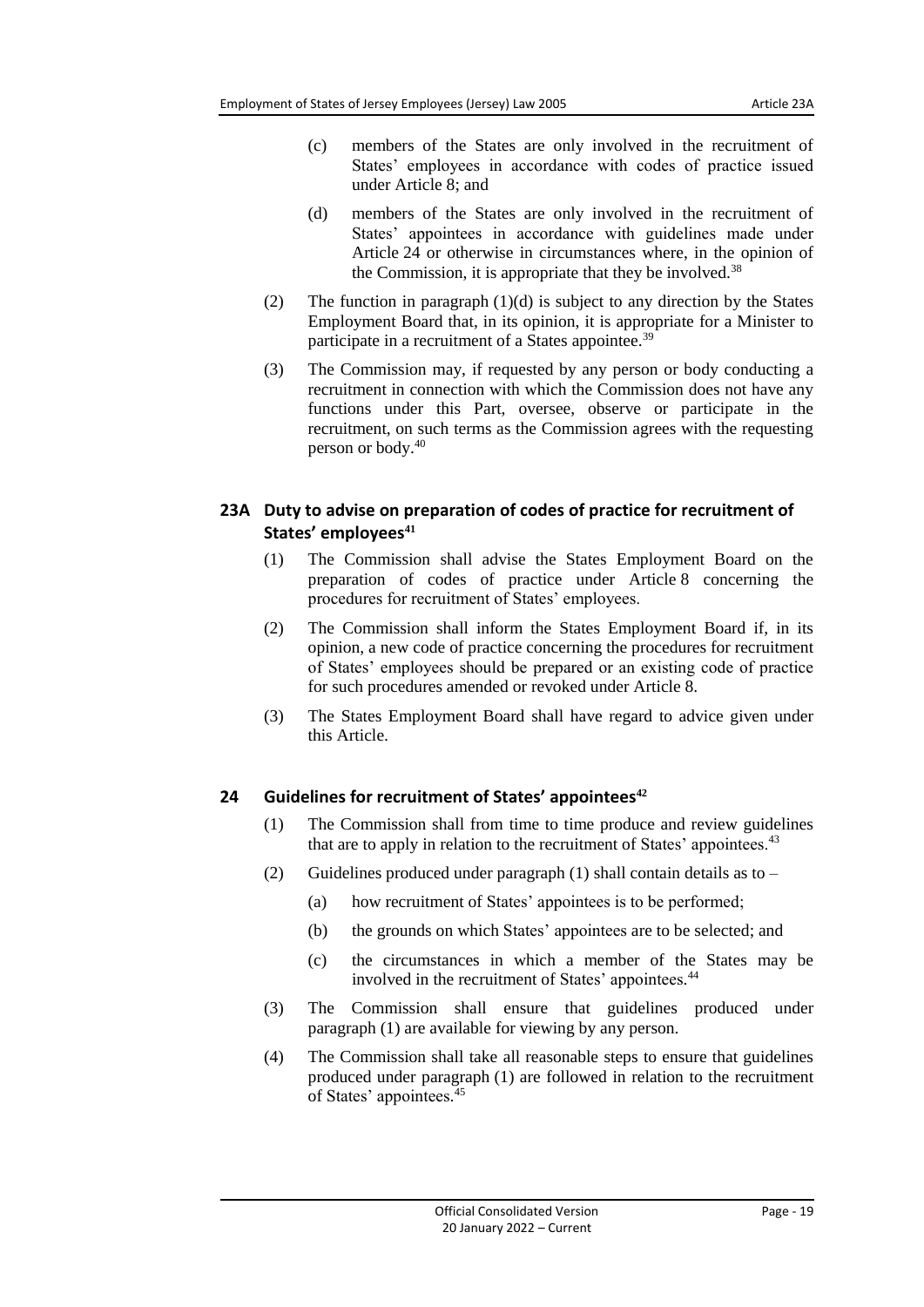#### <span id="page-19-0"></span>**25 Audit of recruitment practices**

- (1) The Commission shall, as required by paragraph (1A), carry out, or order to be carried out, audits of recruitment practices in relation to States' employees and States' appointees.<sup>46</sup>
- (1A) Audits shall be carried out
	- (a) of a sample of recruitments that are representative of the recruitments described in paragraph (1);
	- (b) of recruitments where the Commission has cause to believe that
		- (i) codes of practice issued under Article 8 have not been complied with, or
		- (ii) guidelines produced under Article 24 have not been complied with.<sup>47</sup>
- (2) The Commission may require a person to provide information to the Commission, or to another person, carrying out an audit under paragraph (1).
- (3) The Commission shall, within 3 months of the completion of an audit under paragraph (1) in relation to States' employees of an administration of the States, produce a report in relation to the audit and provide a copy of the report to  $-$ 
	- (a) the States Employment Board;
	- (b) the Chief Executive Officer; and
	- (c) the head of the administration of the States. $48$
- (4) The Commission shall, within 3 months of the completion of an audit under paragraph (1) in relation to States' employees, or States' appointees of an independent body, produce a report in relation to the audit and provide a copy of the report –
	- (a) to the head of the independent body to which the audit relates; and
	- (b) if an administration of the States is accountable to the States in relation to the independent body – to the head of the administration of the States.<sup>49</sup>
- (5) A report under paragraph (3) or (4) may contain recommendations arising from the audit conducted under paragraph (1) to which the report relates.
- (6) A person who fails, without reasonable excuse, to comply with a requirement under paragraph (2) commits an offence and shall be liable to a penalty of level 2 on the standard scale.

#### <span id="page-19-1"></span>**26 Recruitment of persons to senior States' offices**

- (1) The Commission
	- (a) shall give a notice under this paragraph in relation to the recruitment of a person to a senior States' office, or an office that is in a class of offices that are senior States' offices, where a list under Article 16(1) requires the Commission to observe a recruitment to the office; and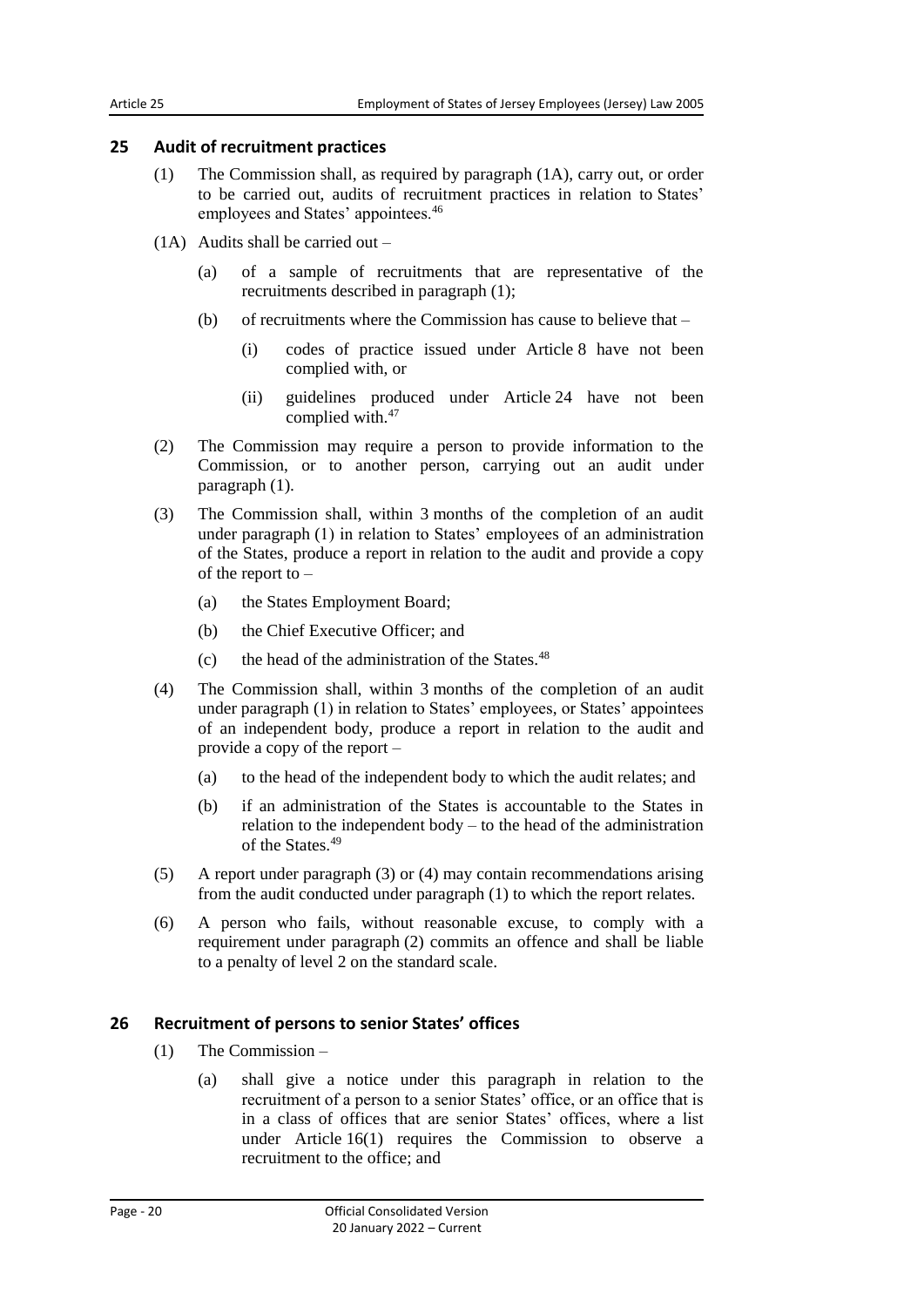- (b) may give a notice under this paragraph in relation to the recruitment of a person to a senior States' office, or an office that is in a class of offices that are senior States' offices, where a list under Article 16(1) confers a discretion on the Commission to observe a recruitment to the office.<sup>50</sup>
- (1A) A notice under paragraph (1) shall be given to  $-$ 
	- (a) the Chief Executive Officer;
	- (b) the head of an administration of the States; or
	- (c) the head of an independent body.<sup>51</sup>
- (2) A notice under paragraph (1) shall require the person to whom it is given to give, to a person nominated by the Commission in the notice to be an observer, 14 days notice before a recruitment to the office commences.<sup>52</sup>
- (3) The head of an administration of the States, or of an independent body, to whom a notice is given under paragraph (1) shall, unless otherwise advised by the Commission, ensure that the person nominated in the notice to be an observer is informed of any meeting taking place relating to the recruitment of a person to be employed or appointed as the holder of a senior States' office to which the notice relates.<sup>53</sup>
- (4) A person nominated by the Commission in a notice under paragraph (1) to be an observer is entitled to attend any meeting that takes place relating to the recruitment of a person to be employed or appointed as the holder of a senior States' office to which the notice relates.<sup>54</sup>
- (5) In this paragraph, "meeting" includes, but is not limited to including
	- (a) a meeting at which persons decide who is to be interviewed or who is to be employed or appointed as the holder of an office; and
	- (b) a meeting at which a candidate for employment or appointment as the holder of an office is interviewed or assessed following an interview<sup>55</sup>

# <span id="page-20-0"></span>**26AARecruitment to the post of Chief Executive Officer<sup>56</sup>**

- (1) This Article applies
	- (a) when a recruitment is carried out for the appointment of a person to the post of Chief Executive Officer; and
	- (b) notwithstanding anything in Article 26 to the contrary.
- (2) The States Employment Board shall require the Commission to nominate a Commissioner or Commissioners who are to be involved in the recruitment to that post.
- (3) The Commissioner or Commissioners nominated under paragraph (2) shall be involved in deciding –
	- (a) which candidates for recruitment shall be interviewed;
	- (b) which candidates following interview have met the required standard for recruitment; and
	- (c) which candidate is to be offered the post.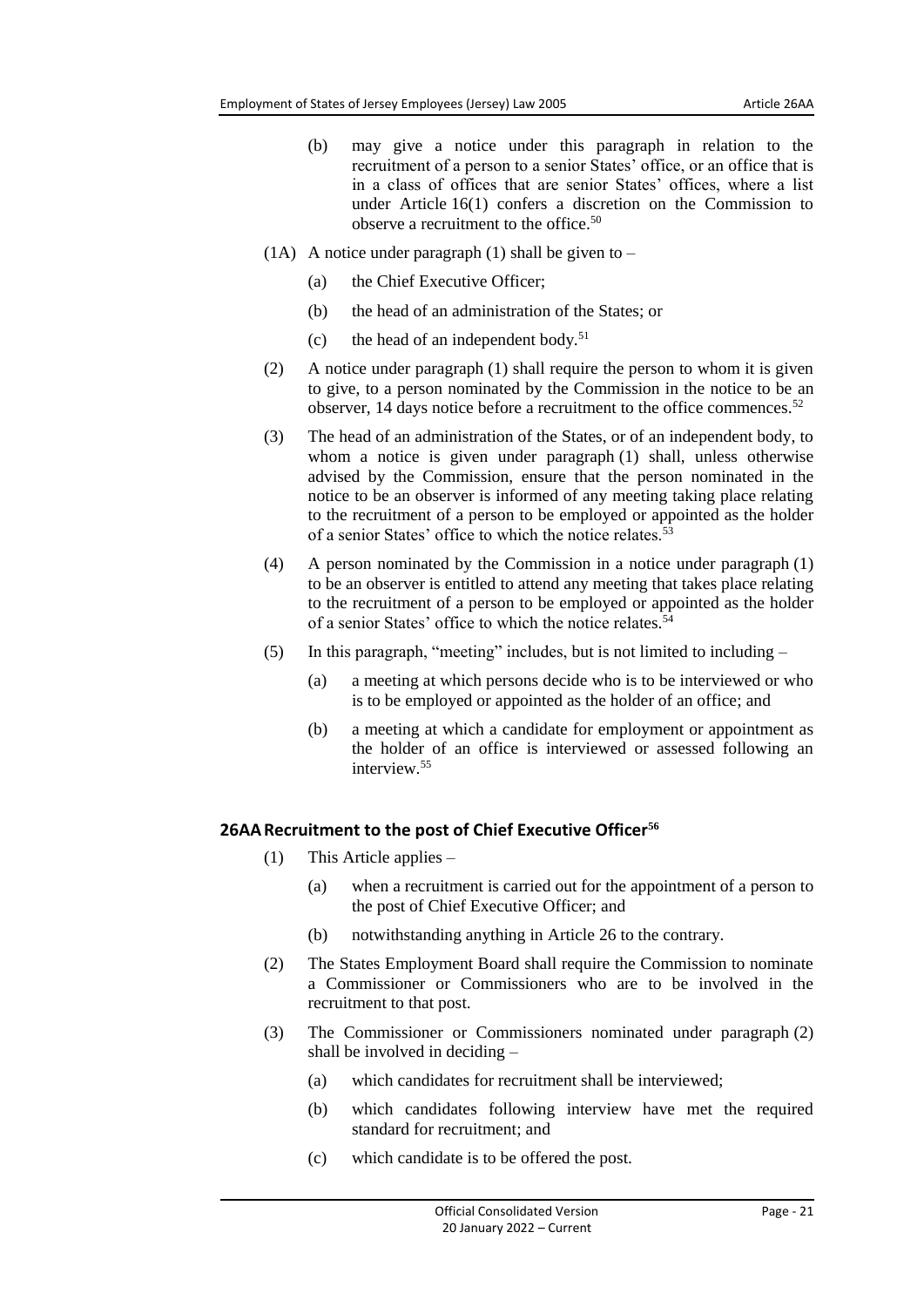- (4) The States Employment Board shall nominate a person other than a Commissioner who shall be responsible for overseeing the recruitment to ensure that –
	- (a) it is fair, efficient and conducted in accordance with best practice and principles; and
	- (b) the successful candidate is appointed on merit.
- (5) The person nominated under paragraph (4) shall chair any meeting at which candidates are interviewed but shall not be involved in deciding any of the matters referred to in paragraph (3).

#### <span id="page-21-0"></span>**26A Power of intervention in recruitment of States' employees<sup>57</sup>**

- (1) The Commission may intervene in the recruitment, on behalf of the States Employment Board, of a States' employee, or States' employees, if the Commission believes that any code of practice issued under Article 8(2)(b)(ii) is not being complied with.
- (2) The intervention shall be in accordance with any code of practice issued under Article 8(2)(b)(v).
- (3) The Commission shall notify the States Employment Board and the administration of the States conducting the recruitment on behalf of the Board, of its decision to intervene and the reasons for it.

# <span id="page-21-1"></span>**27 Report to be made to States Employment Board in certain circumstances**

- (1) The Commission shall produce a report, and provide a copy of the report to the States Employment Board, if the Commission is not satisfied that –
	- (a) the recruitment of a States' employee or States' appointee was in accordance with the principles set out in Article 23; or
	- (b) Article 26 has been complied with.<sup>58</sup>
- (2) A report under paragraph (1) shall set out the reasons why the Commission is dissatisfied and the facts on which those reasons are based.

#### <span id="page-21-2"></span>**28 Reports**

- (1) The States may direct the Commission
	- (a) to prepare a report in relation to a matter specified in the direction within the period specified in the direction; or
	- (b) to include in a report for the purposes of paragraph (4) a report in relation to a matter specified in the direction.
- (2) The Commission shall comply with a direction under paragraph (1).
- (3) A report prepared in accordance with a direction under paragraph (1)(a) shall be delivered to the States Employment Board.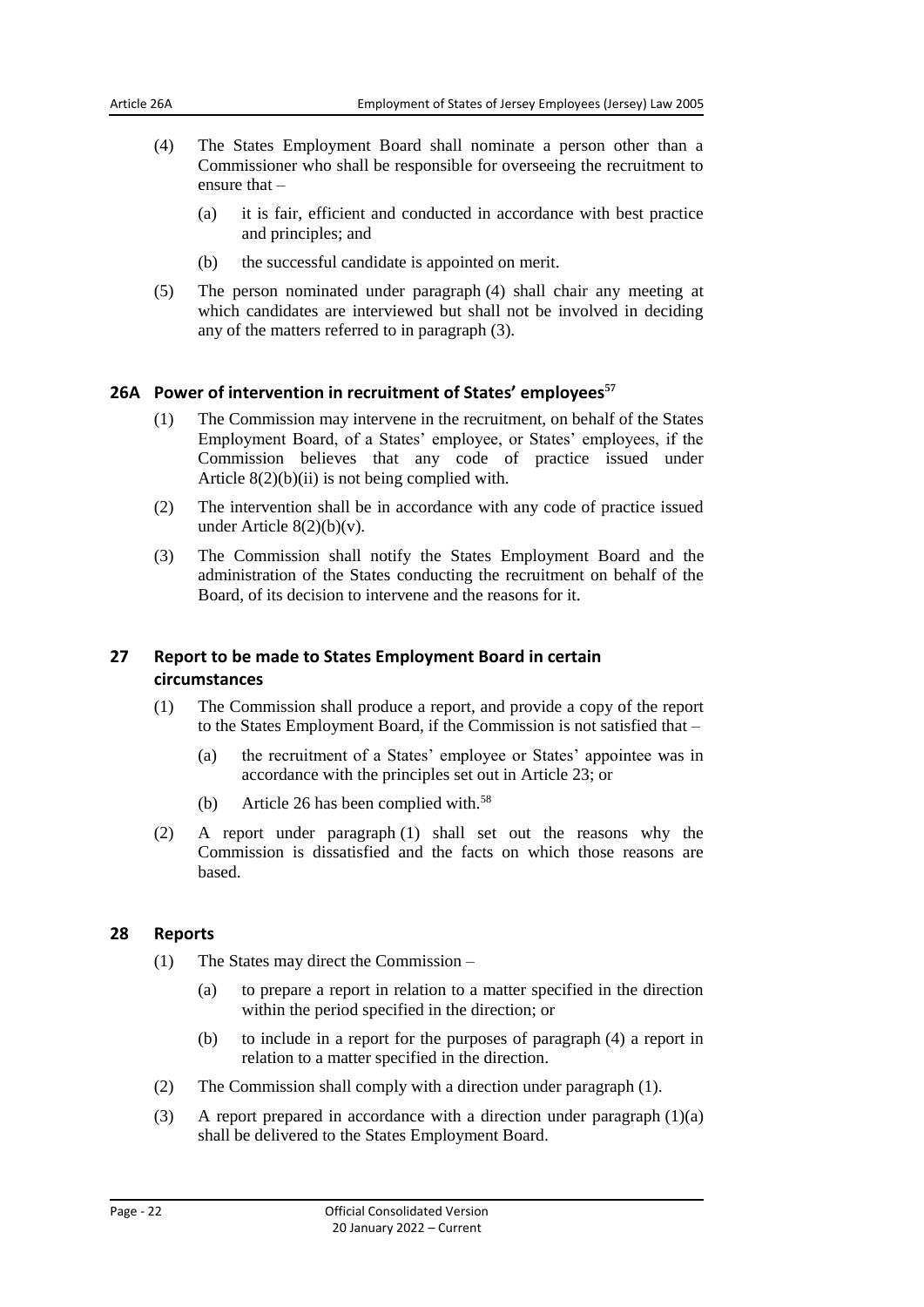- (4) The Commission shall, within 3 months after the end of each calendar year, prepare and deliver to the States Employment Board, a report on –
	- (a) the Commission's activities during that calendar year;
	- (b) any matter in relation to which a report has been given under Article 25 or 27 during that calendar year;
	- (c) any matter specified in a direction under paragraph (1)(b) to be a matter that is to be included in the Commission's report for that calendar year; and
	- (d) other matters the Commission thinks fit.
- (5) The Chief Minister shall, within 30 days after a report is delivered to the States Employment Board in accordance with paragraph (3) or (4), lay the report before the States.
- (6) The Commission may, at any time, prepare and deliver to the States' Employment Board a report upon the recruitment of one or more States' employees, where the Commission is of the opinion that a code of practice issued under Article 8(2)(b)(ii) has not been complied with or that there has been any impropriety in the recruitment process.<sup>59</sup>
- (7) If the Commission is of the opinion that the States Employment Board has not taken any or appropriate action in response to a report under paragraph  $(6)$  –
	- (a) the Commission may request the Chief Minister to lay the report before the States, together with any addendum subsequently prepared by the Commission; and
	- (b) the Chief Minister shall comply with the request within 30 days. $60$
- (8) If the States Employment Board and the Commission cannot agree a list, as described in Article 15(1) or (3) or Article  $16(1)$  –
	- (a) the Commission may prepare a report upon the failure to agree and request the Chief Minister to lay it before the States; and
	- (b) the Chief Minister shall comply with the request within 30 days. $61$

# <span id="page-22-0"></span>**29 States may direct Commission**

- (1) The States may direct the Commission to carry out under this Part any of its functions, or exercise any of its powers, in relation to –
	- (a) an administration of the States specified by the States in the direction; or
	- (b) an independent body.
- (2) A direction under paragraph (1) may specify the action that the Commission shall take under this Law.
- (3) The Commission shall comply with a direction of the States under paragraph (1).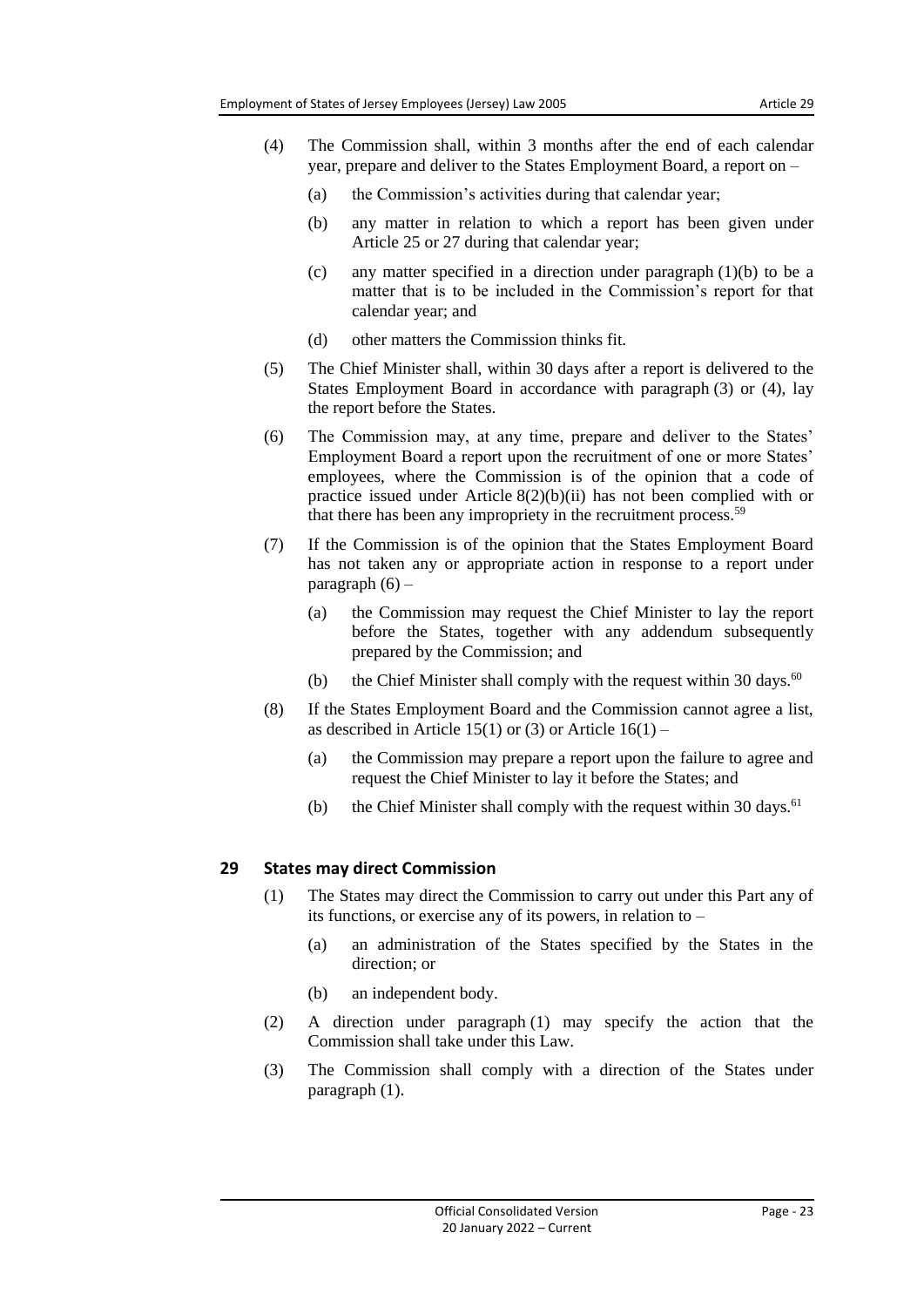# **PART 5<sup>62</sup>**

# <span id="page-23-0"></span>POLITICAL ACTIVITIES OF STATES' EMPLOYEES

#### *Interpretative provisions*

#### <span id="page-23-3"></span><span id="page-23-2"></span><span id="page-23-1"></span>**30 Interpretation<sup>63</sup>**

(1) In this Part, unless the context otherwise requires –

"politically eligible States' employee" has the meaning assigned to that expression by Article 31;

"politically ineligible States' employee" has the meaning assigned to that expression by Article 31.

- (2) In this Part, a reference to a States' employee taking public part in a political matter includes, but is not limited to including, a reference to the employee –
	- (a) speaking publicly on a political matter;
	- (b) writing letters to newspapers, or writing pamphlets, leaflets or books, in relation to political matters;
	- (c) standing for election as a Deputy or Connétable; or
	- (d) publicly supporting any other person standing for election as a Deputy or Connétable,

but does not include –

- (i) taking part in any activities organized by a trade union; or
- (ii) expressing the legitimate interests of members of a trade union or trade unions, when acting as a representative of a trade union.<sup>64</sup>

# <span id="page-23-4"></span>**31 Meaning of "politically eligible States' employee" and "politically ineligible States' employee" 65**

- (1) In this Part, a States' employee is a politically eligible States' employee if he or she –
	- (a) is a member of a class of States' employees specified in Schedule 2;
	- (b) is a member of any class of States' employees not specified in Schedule 2 or 3; or
	- (c) holds a position as a States' employee that is classified under Article 32(2) as a position occupied by a politically eligible States' employee.
- (2) In this Part, a States' employee is a politically ineligible States' employee if he or she –
	- (a) is a member of a class of States' employees specified in Schedule 3; or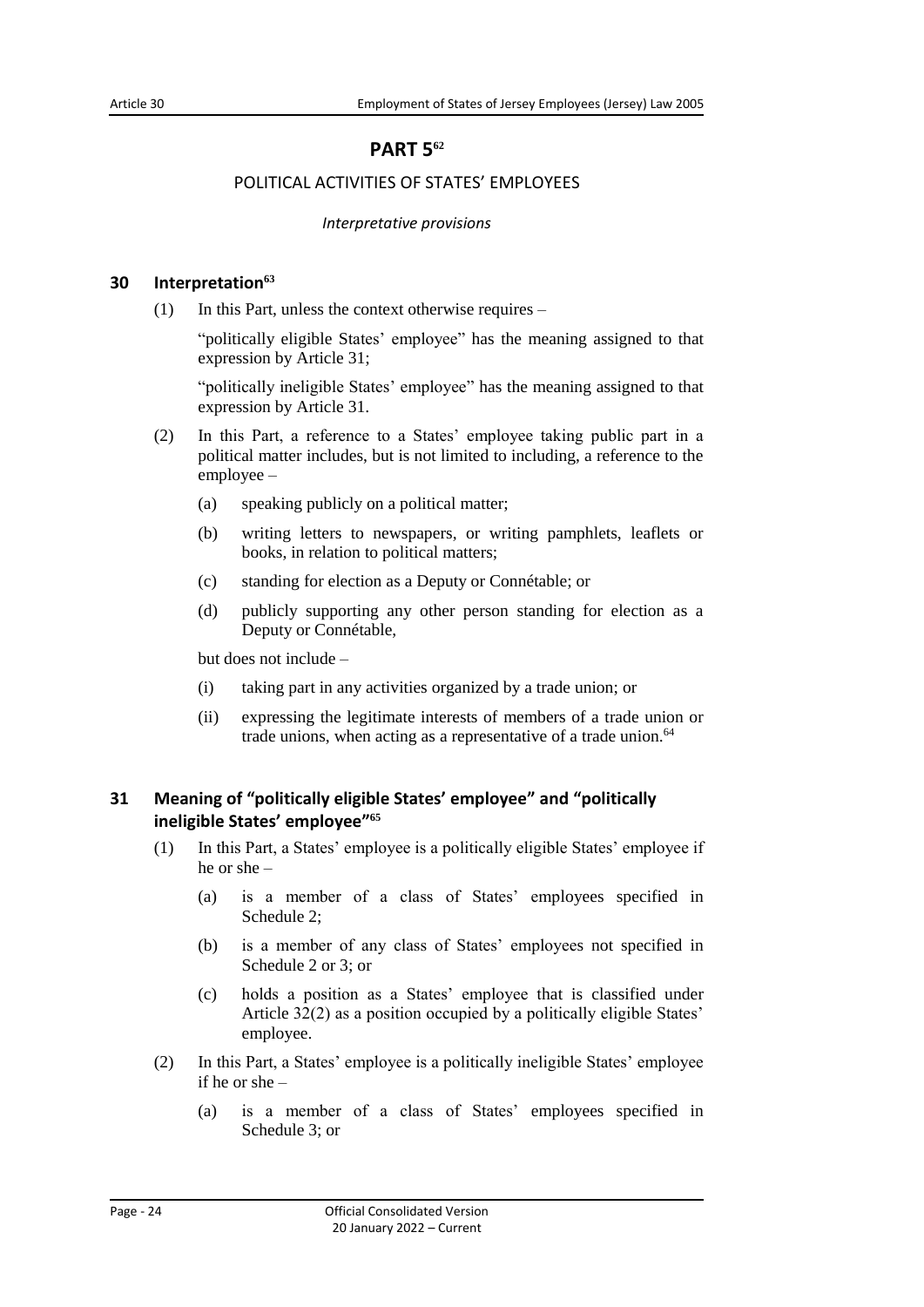- (b) holds a position as a States' employee that is classified under Article 33(2) as a position occupied by a politically ineligible States' employee.
- (3) In this Part, a person who is a politically ineligible States' employee in respect of a position occupied as a States' employee shall be a politically ineligible States' employee in respect of all positions he or she occupies as a States' employee.

# *Political classification of States' employees*

# <span id="page-24-1"></span><span id="page-24-0"></span>**32 Request by politically ineligible States' employee for re-classification of political status<sup>66</sup>**

- (1) A States' employee who is a politically ineligible States' employee may apply to the States Employment Board for his or her position as a States' employee to be classified as a position occupied by a politically eligible States' employee.
- (2) The States Employment Board, may, after receiving an application from a States' employee under paragraph (1) in relation to a position, classify, or refuse to classify, the position as a position occupied by a politically eligible States' employee.
- (3) The States Employment Board may, under paragraph (2), only classify a position as a position occupied by a politically eligible States' employee if it is satisfied that –
	- (a) the nature of the information to which the States' employee has access;
	- (b) the degree to which the States' employee is involved in the determination or deliberation of policy at a ministerial level;
	- (c) the extent, if any, to which the position requires the holder to regularly speak to members of the public on behalf of a Minister or a department or unit of administration; and
	- (d) the degree of contact that the States' employee has with elected members of the States,

are such that to enable the holder of the position to take public part in any political matter would not inhibit, or appear to inhibit, loyal and effective service to a Minister or the States.

(4) The Chief Minister shall notify the States of any classification made by the States Employment Board under paragraph (2), at the next sittings of the Assembly after the classification is made.

# <span id="page-24-2"></span>**33 Request by Chief Officer for re-classification of political status of politically eligible States' employee<sup>67</sup>**

(1) The Chief Officer of a department or a unit of administration may apply to the States Employment Board for the position of a politically eligible States' employee who is employed in the department or unit of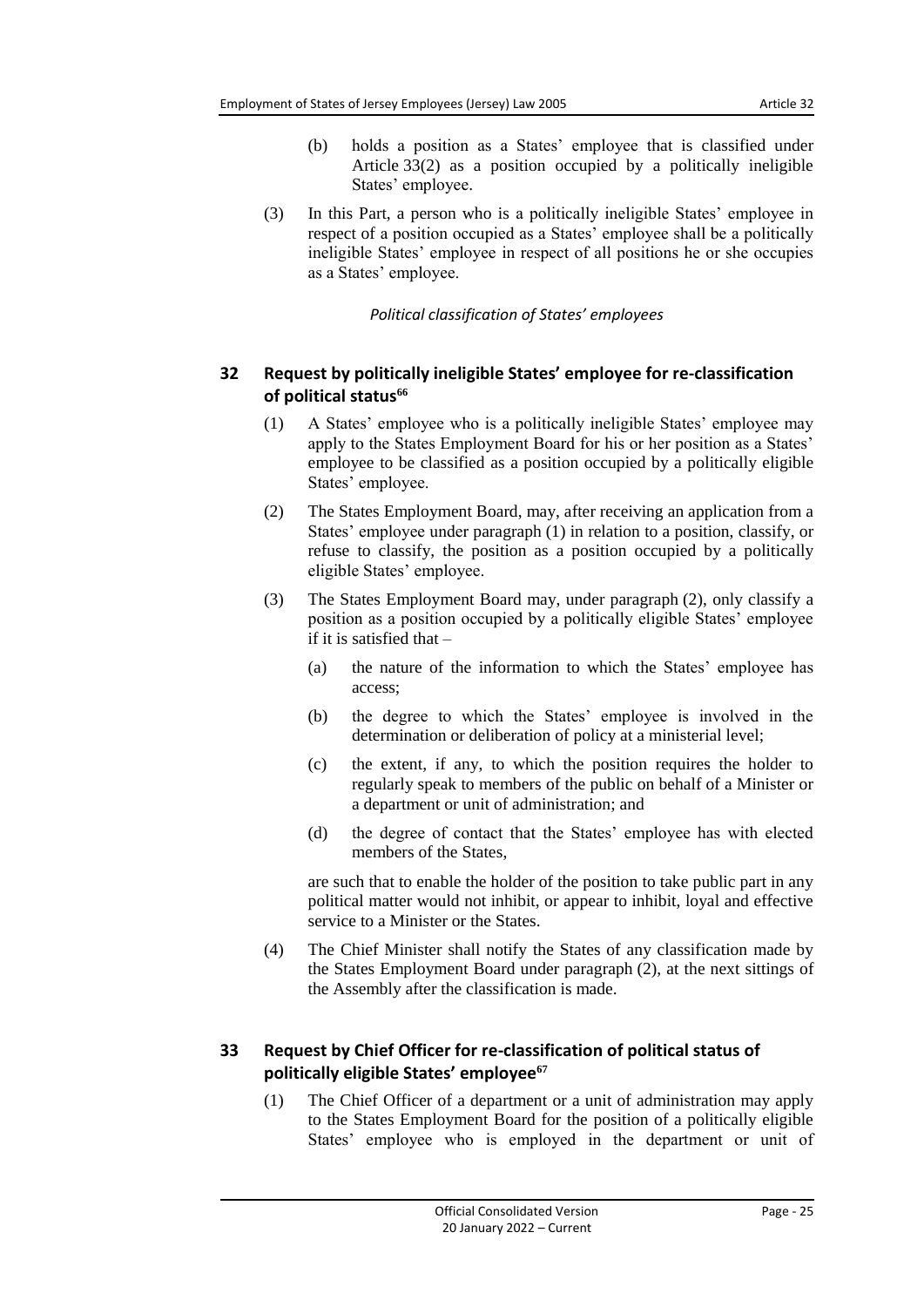administration to be classified as a position occupied by a politically ineligible States' employee.

- (2) The States Employment Board, may, after receiving an application under paragraph (1) in relation to a position, classify, or refuse to classify, the position as a position occupied by a politically ineligible States' employee.
- (3) The States Employment Board may, under paragraph (2), only classify a position as a position occupied by a politically ineligible States' employee if it is satisfied that –
	- (a) the nature of the information to which the States' employee has access;
	- (b) the degree to which the States' employee is involved in the determination or deliberation of policy at a ministerial level;
	- (c) the extent, if any, to which the position requires the holder to regularly speak to members of the public on behalf of a Minister or a department or unit of administration; and
	- (d) the degree of contact that the States' employee has with elected members of the States,

are such that to enable the holder of the position to take public part in any political matter may inhibit, or appear to inhibit, loyal and effective service to a Minister or the States.

<span id="page-25-0"></span>(4) The Chief Minister shall notify the States of any classification made by the States Employment Board under paragraph (2), at the next sittings of the Assembly after the classification is made.

#### *Politically eligible States' employees*

# <span id="page-25-1"></span>**34 Political activities of politically eligible States' employees<sup>68</sup>**

- (1) A politically eligible States' employee may take public part in any political matter.
- (2) However, the States' Employment Board may, by notice in writing to a States' employee who is a politically eligible States' employee, discipline the employee, or terminate his or her employment as a States' employee, if the employee has engaged in behaviour that constitutes gross misconduct within the meaning of paragraph (3).
- (3) A politically eligible States' employee shall be taken to have engaged in behaviour that constitutes gross misconduct if while he or she is a States' employee he or she has, in the course of taking public part in any political matter –
	- (a) commented on existing States' policies in an immoderate manner;
	- (b) engaged in personal attacks on members of the States; or
	- (c) used for political purposes information that the person was only able to obtain because the person is a States' employee.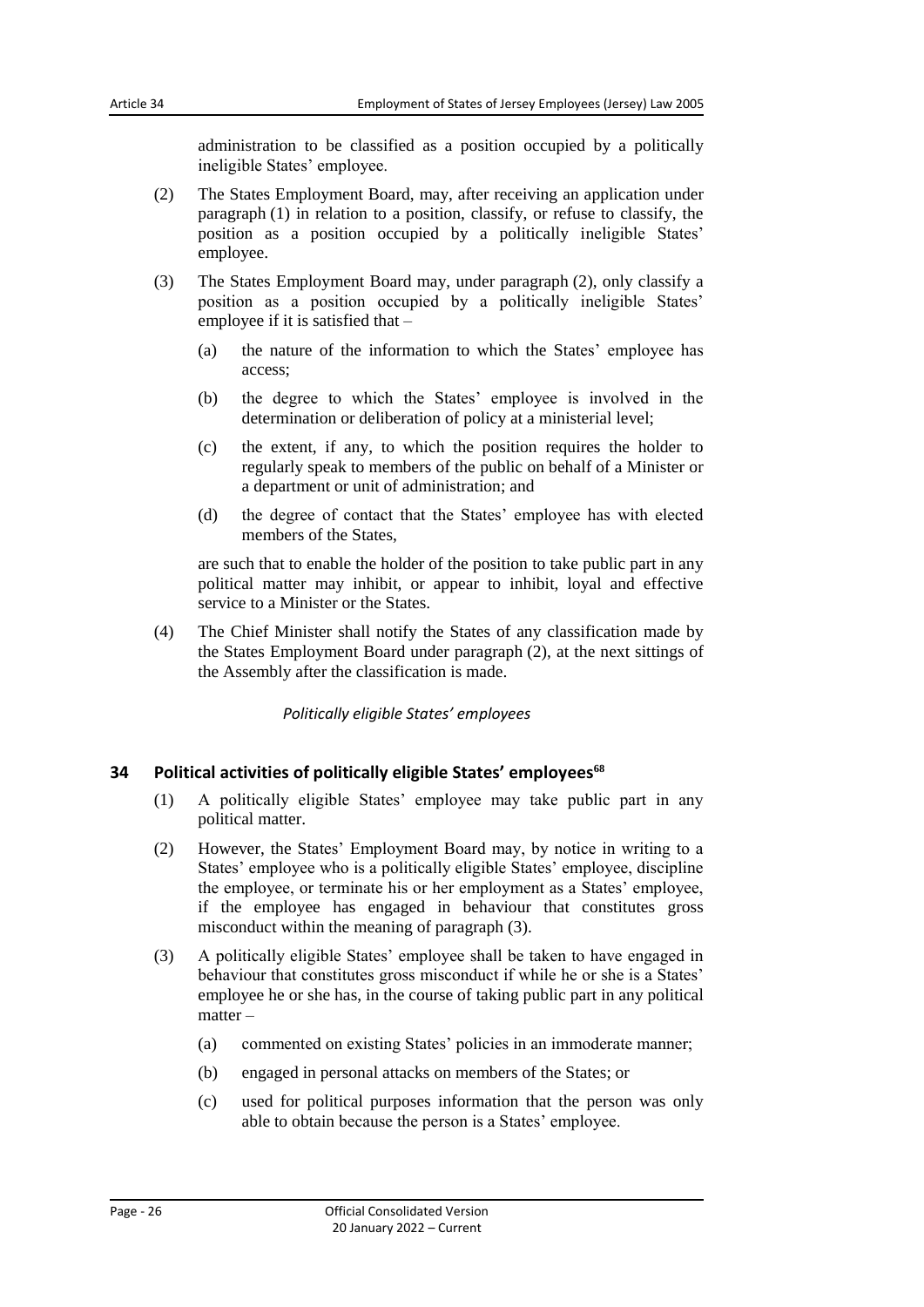# <span id="page-26-0"></span>**35 Re-employment of politically eligible States' employees<sup>69</sup>**

- (1) Nothing in this Part, apart from paragraph (2), shall be taken to prevent the re-employment as a States' employee of a person who was a politically eligible States' employee.
- (2) The States Employment Board may refuse to re-employ as a States' employee a person who was a politically eligible States' employee if the Board determines that –
	- (a) the person engaged in behaviour while a States' employee that constituted gross misconduct under Article 34; and
	- (b) the behaviour is such that the person ought not be re-employed as a States' employee.

# <span id="page-26-1"></span>**36 Where politically eligible States' employee intends to stand for election<sup>70</sup>**

- (1) A politically eligible States' employee who intends to stand for election as a Deputy or Connétable shall, as soon as reasonably practicable, notify the Chief Officer of the department or unit of administration in which the employee is employed. $71$
- (2) A politically eligible States' employee shall take leave for the period commencing with the day of his or her public nomination for office and ending with whichever is the earlier of –
	- (a) the termination of his or her employment as a States' employee; or
	- (b) his or her return to work under Article  $37A(4)$ <sup>72</sup>
- $(2A)$  If
	- (a) a politically eligible States' employee has insufficient annual and other leave accrued, in accordance with the terms of his or her employment, that the employee may take to comply with paragraph (2); or
	- (b) the employee does not wish to take all or any of that leave to comply with paragraph (2),

the employee shall be granted unpaid special leave (subject to Article  $37(1)(a)$  for so much of the period described in paragraph (2) for which the employee does not take annual or accrued leave.<sup>73</sup>

- (3) If a politically eligible States' employee who is required to make contributions under any pension scheme established under the **Public** [Employees \(Retirement\) \(Jersey\)](https://www.jerseylaw.je/laws/current/Pages/16.650.aspx) Law 1967, the [Public Employees](https://www.jerseylaw.je/laws/current/Pages/16.640.aspx)  [\(Pensions\) \(Jersey\) Law](https://www.jerseylaw.je/laws/current/Pages/16.640.aspx) 2014 or the [Teachers' Superannuation \(Jersey\)](https://www.jerseylaw.je/laws/current/Pages/16.850.aspx)  [Law 1979](https://www.jerseylaw.je/laws/current/Pages/16.850.aspx) is granted unpaid special leave under paragraph  $(2A)$  –
	- (a) notwithstanding any requirement of the pension scheme, neither the employee nor his or her employer shall make contributions under the pension scheme whilst the employee is on such leave; and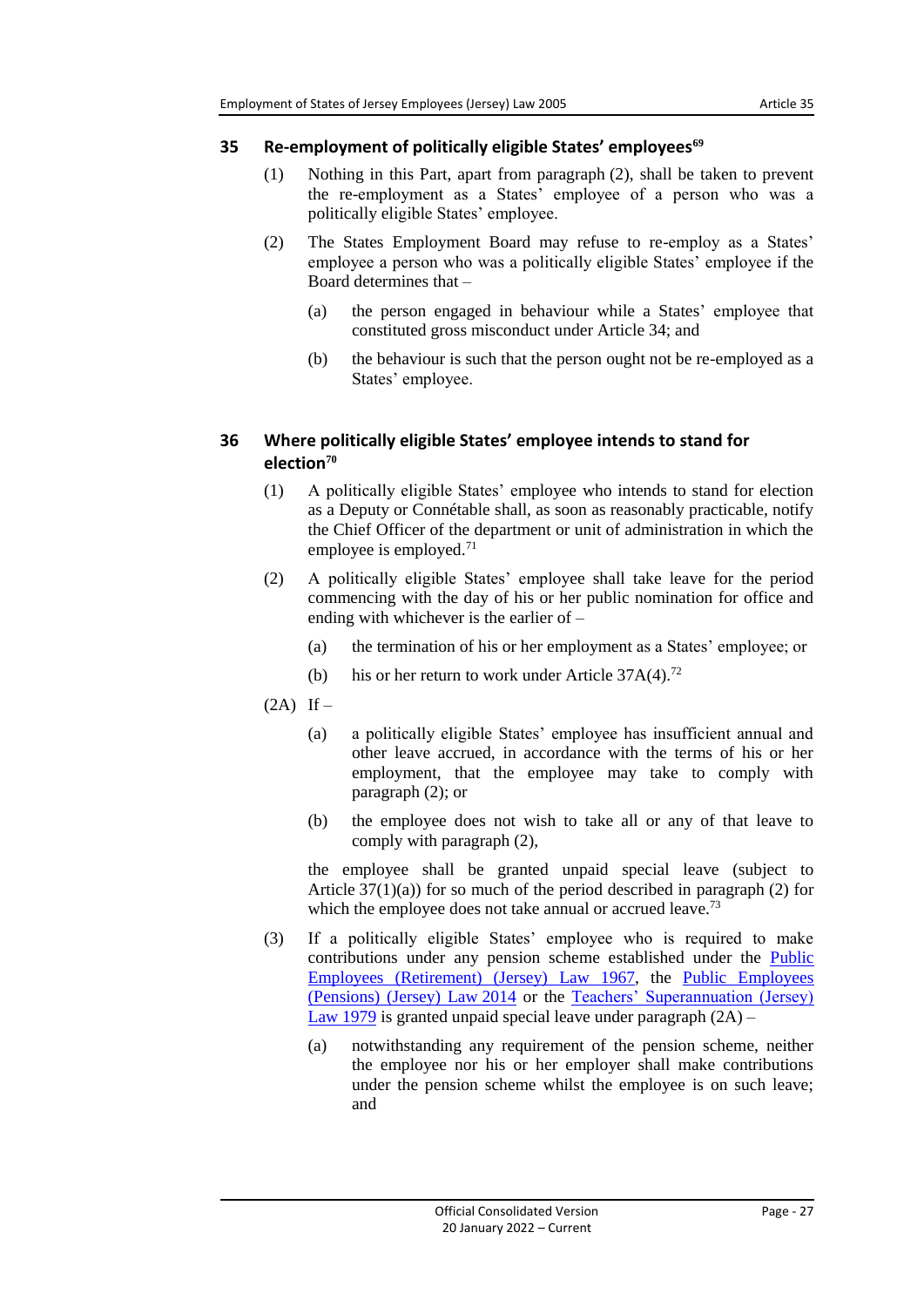- (b) the period for which the employee is on such leave shall be disregarded in determining the employee's period of pensionable service for the purposes of the pension scheme.<sup>74</sup>
- (4) In this Article, the date of public nomination for office in relation to a States' employee is the date on which the employee is nominated for election as a Deputy or Connétable in accordance with the [Elections](https://www.jerseylaw.je/laws/current/Pages/16.600.aspx)  [\(Jersey\) Law](https://www.jerseylaw.je/laws/current/Pages/16.600.aspx) 2002 (see Articles 17C and 17G of that Law). <sup>75</sup>

# <span id="page-27-0"></span>**37 Position of politically eligible States' employee when elected<sup>76</sup>**

- (1) If a politically eligible States' employee is elected Deputy or Connétable –
	- (a) the employee shall be granted paid special leave for any part, falling after the day on which the announcement of the results of the election is made, of any period for which he or she would (but for the operation of this sub-paragraph) have been granted unpaid special leave under Article 36(2A); and
	- (b) the employee's employment as a States' employee shall terminate on the day before he or she is sworn in to that office.<sup>77</sup>
- (2) Termination of employment under paragraph  $(1)(b)$ 
	- (a) takes effect by operation of law, despite any other provision of any enactment or of the employee's contract of employment, including any requirement for notice; and
	- (b) for the avoidance of doubt, is not to be treated  $-$ 
		- (i) as a dismissal for the purposes of the [Employment \(Jersey\)](https://www.jerseylaw.je/laws/current/Pages/05.255.aspx)  Law [2003,](https://www.jerseylaw.je/laws/current/Pages/05.255.aspx) or
		- (ii) as operating to prevent any prior termination occurring otherwise than under that paragraph.

# <span id="page-27-1"></span>**37A Position of politically eligible States' employee when not elected<sup>78</sup>**

- (1) This Article applies if a politically eligible States' employee is not elected to an office mentioned in Article 37(1), in an election for which he or she has been nominated as a candidate.
- (2) For the purpose of this Article
	- (a) the relevant date is the seventh day after the day on which the announcement of the results of the election is made; and
	- (b) the relevant Chief Officer is the Chief Officer of the department or unit of administration in which the employee is employed.
- (3) If, before the relevant date, the employee notifies the relevant Chief Officer that he or she does not intend to return to work, his or her employment as a States' employee shall terminate immediately.
- (4) If paragraph (3) does not apply and, before the relevant date, the employee notifies the relevant Chief Officer that he or she intends to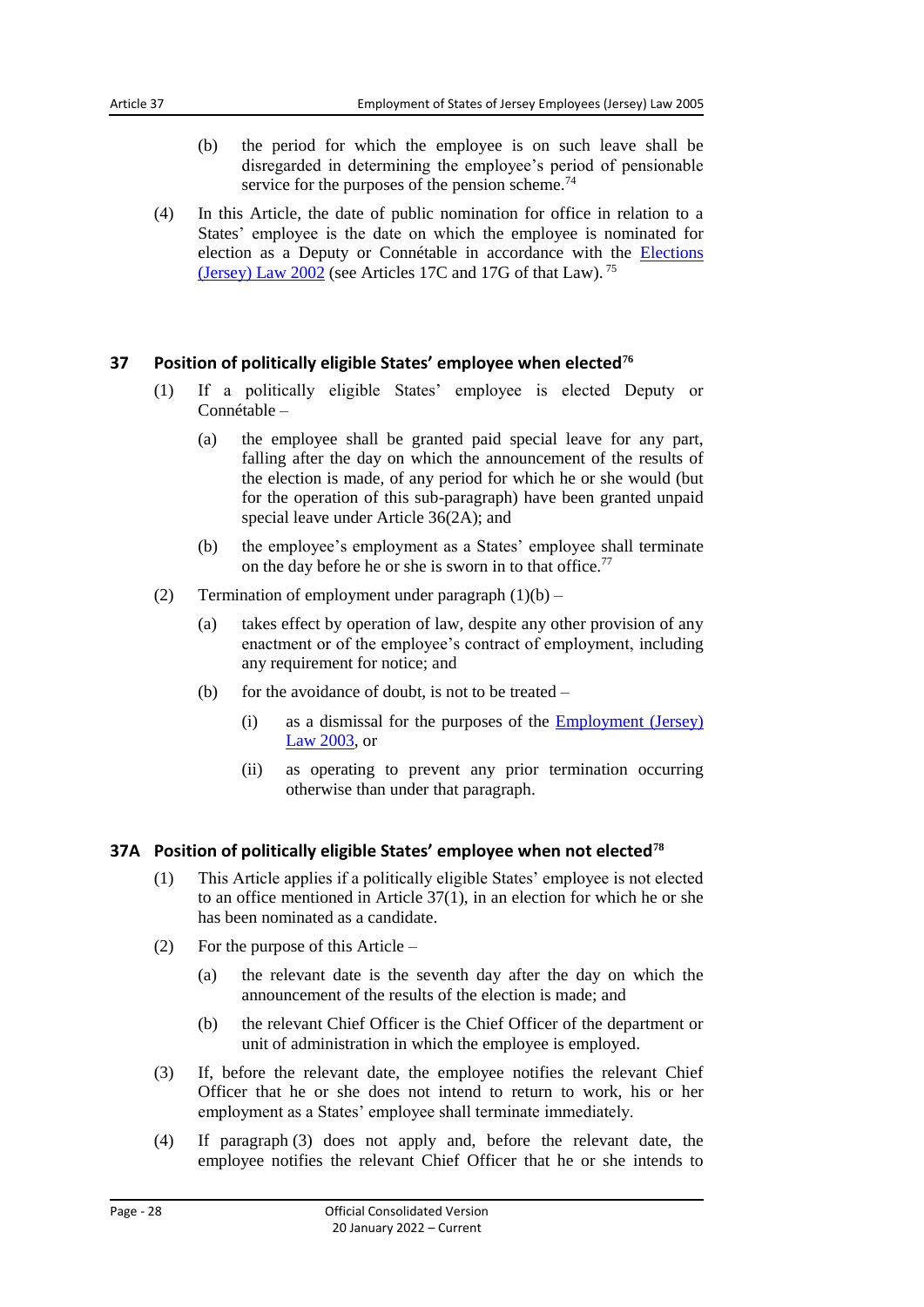return to work, he or she shall be entitled (subject to Article 34(2)) to return to work –

- (a) on a date, agreed with the relevant Chief Officer, that is within the period of 4 weeks after the day on which the announcement of the results of the election is made; and
- (b) to the position that he or she held before giving notification under Article 36(1) of intention to stand.
- (5) If neither paragraph (3) nor (4) applies, the employee's employment as a States' employee shall terminate on the relevant date.
- (6) If paragraph (4) applies, but the employee fails without reasonable excuse to return to work on the agreed date, his or her employment as a States' employee shall be taken to have terminated on the relevant date.
- <span id="page-28-0"></span>(7) Article 37(2) applies to termination of employment under this Article as it does to termination under that Article.

*Politically ineligible States' employees*

# <span id="page-28-1"></span>**38 Politically ineligible States' employees not to take public part in political matters<sup>79</sup>**

- (1) A politically ineligible States' employee shall not take a public part in any political matter.
- (2) The States' Employment Board may discipline a politically ineligible States' employee who has contravened paragraph (1).
- (3) The States' Employment Board may terminate the employment of a politically ineligible States' employee if –
	- (a) he or she has contravened paragraph (1); and
	- (b) the Board determines that the contravention is such that the person ought not continue to be employed as a States' employee.

# <span id="page-28-2"></span>**39 Political behaviour of politically ineligible States' employee may be considered in determining whether to re-employ him or her<sup>80</sup>**

- (1) Nothing in this Part, apart from paragraph (2), shall be taken to prevent a person who was, before his or her employment shall be taken to have terminated under Article 41, a politically ineligible States' employee, being re-employed as a States' employee.<sup>81</sup>
- (2) The States Employment Board may refuse to re-employ as a States' employee a person who was a politically ineligible States' employee, if –
	- (a) the Board determines that the person contravened Article 38(1) while he or she was a politically ineligible States' employee and the contravention is such that the person ought not be re-employed as a States' employee; or
	- (b) the Board determines that –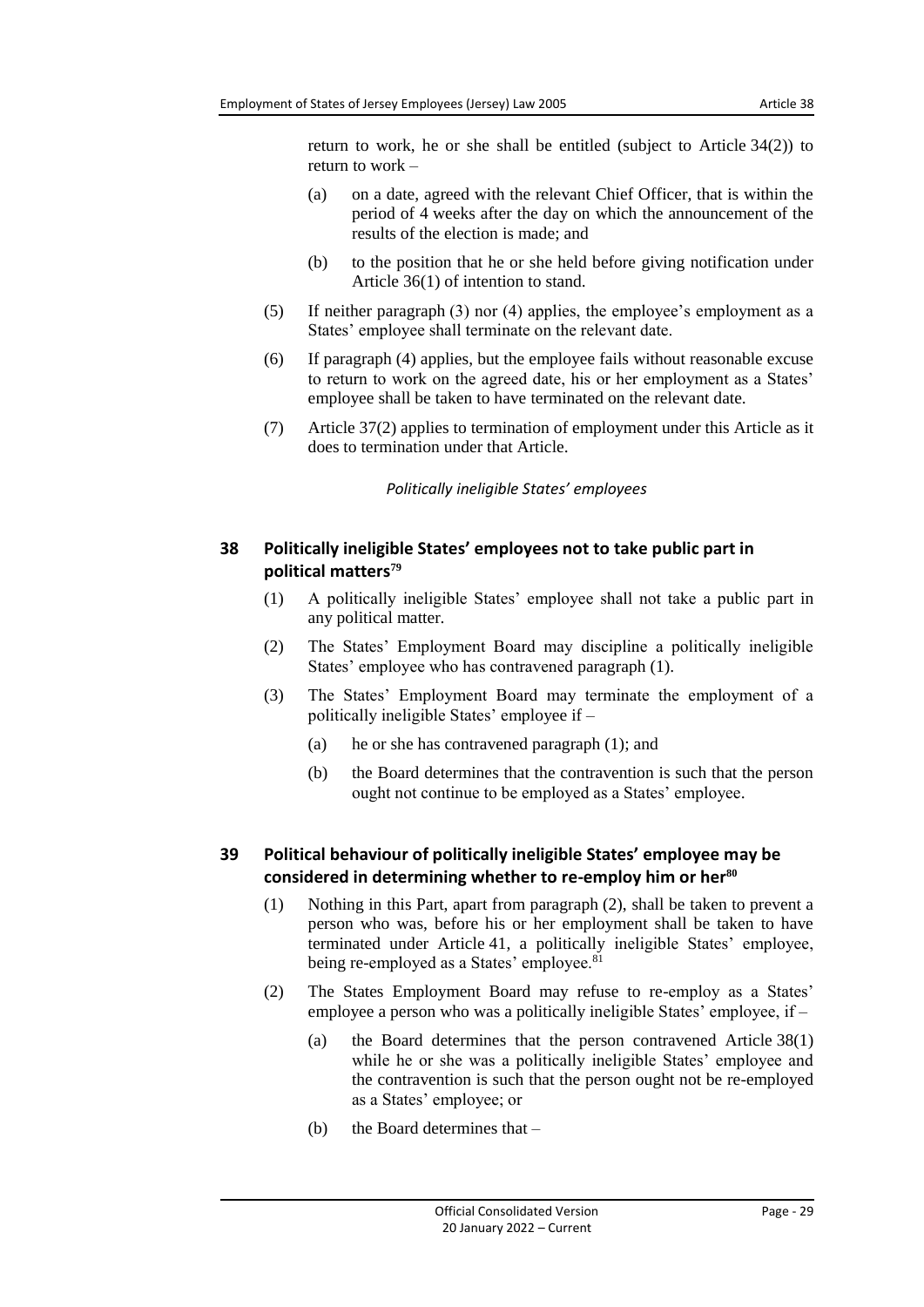- (i) the person, during the relevant election period, engaged in behaviour that would have constituted gross misconduct for the purposes of Article 34, had the person been a politically eligible States' employee when the behaviour occurred, and
- (ii) the behaviour is such that the person ought not be reemployed as a States' employee.
- (3) In this Article, "relevant election period", in relation to a person, means any period that –
	- (a) begins on the day on which
		- (i) he or she began to publicly campaign for election as a Deputy or Connétable,
		- (ii) he or she is nominated for public election as a Deputy or Connétable in accordance with the [Elections \(Jersey\)](https://www.jerseylaw.je/laws/current/Pages/16.600.aspx)  Law [2002](https://www.jerseylaw.je/laws/current/Pages/16.600.aspx) (see Articles 17C and 17G of that Law); and
		- $(iii)$
	- (b) ends on the day after the day on which any election for which he or she had nominated is held.<sup>82</sup>

# <span id="page-29-0"></span>**40 Where politically ineligible States' employee intends to stand for election<sup>83</sup>**

- (1) A politically ineligible States' employee who intends to stand for election as a Deputy or Connétable shall, as soon as reasonably practicable, notify the Chief Officer of the department or unit of administration in which the employee is employed.<sup>84</sup>
- (2) If a Chief Officer is given notice under paragraph (1) by a States' employee, the Chief Officer shall determine whether it is, in all the circumstances, appropriate for the States' employee to continue to carry out, until his or her employment shall be taken to have terminated under Article 41, the functions that he or she was carrying out before the notice was given.<sup>85</sup>
- (3) If a Chief Officer determines that it is not, in all the circumstances, appropriate for the States' employee to continue to carry out, until his or her employment shall be taken to have terminated under Article 41, the functions that he or she was carrying out before the notice was given under paragraph (1), the Chief Officer may direct the States' employee to carry out, instead, other functions specified by the Chief Officer.<sup>86</sup>

# <span id="page-29-1"></span>**41 Employment terminates before politically ineligible States' employee campaigns or is nominated<sup>87</sup>**

(1) On the day before the start of a relevant election period, as defined in Article 39(3), in relation to a politically ineligible States' employee, his or her employment as a States' employee shall be taken to have terminated.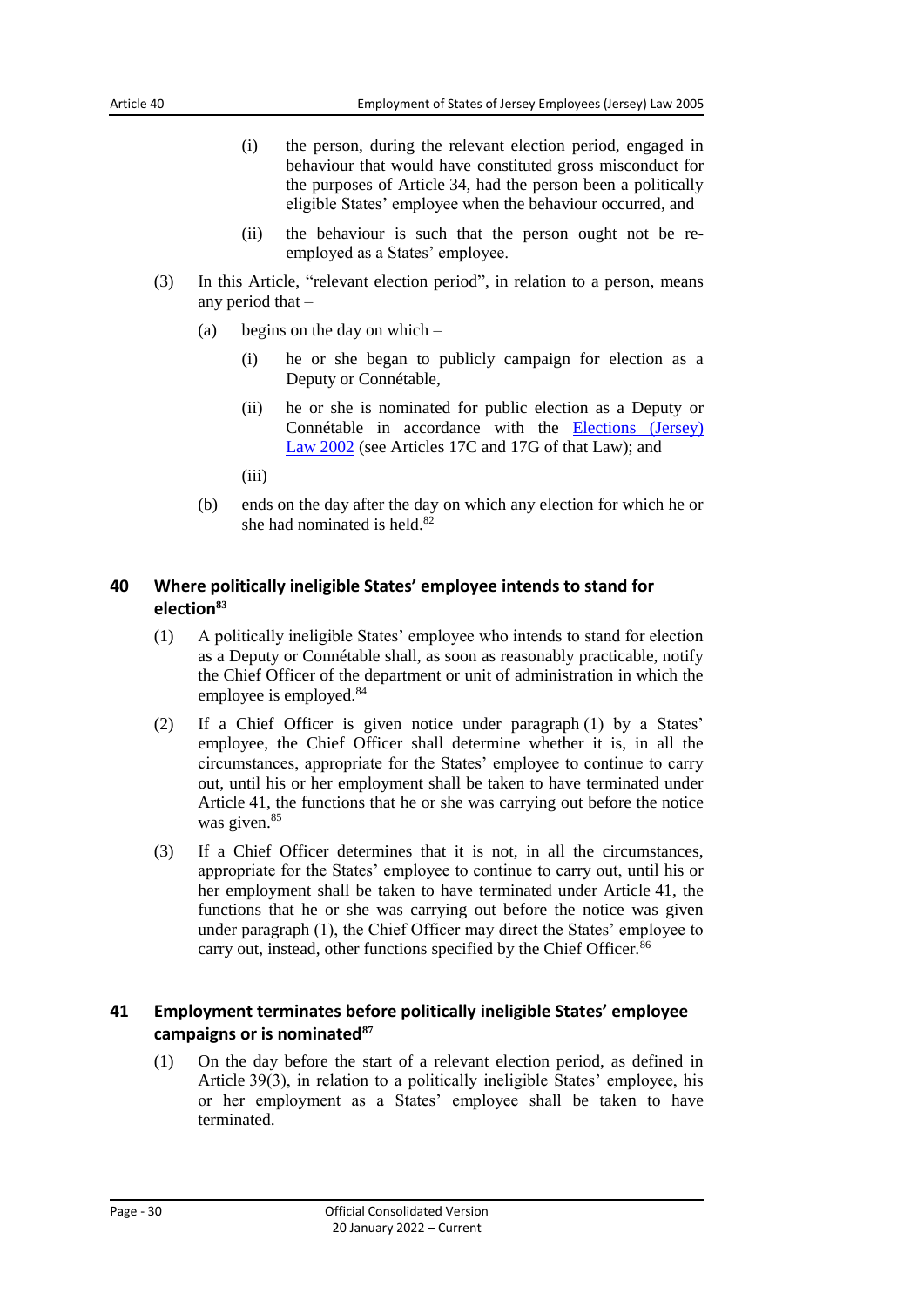<span id="page-30-0"></span>(2) Article 37(2) applies to termination of employment under this Article as it does to termination under that Article.

# **PART 6<sup>88</sup>**

# AMENDMENTS TO OTHER ENACTMENTS

# <span id="page-30-2"></span><span id="page-30-1"></span>**42 Repeal etc. Regulations<sup>89</sup>**

The States may by Regulations –

- (a) amend this Law; and
- <span id="page-30-3"></span>(b) make such repeal, amendment, transitional and savings provisions in relation to other enactments as are necessary or convenient upon the coming into effect of this Law.

# **PART 7<sup>90</sup>**

#### CONCLUDING PROVISION

# <span id="page-30-5"></span><span id="page-30-4"></span>**43 Citation<sup>91</sup>**

This Law may be cited as the Employment of States of Jersey Employees (Jersey) Law 2005.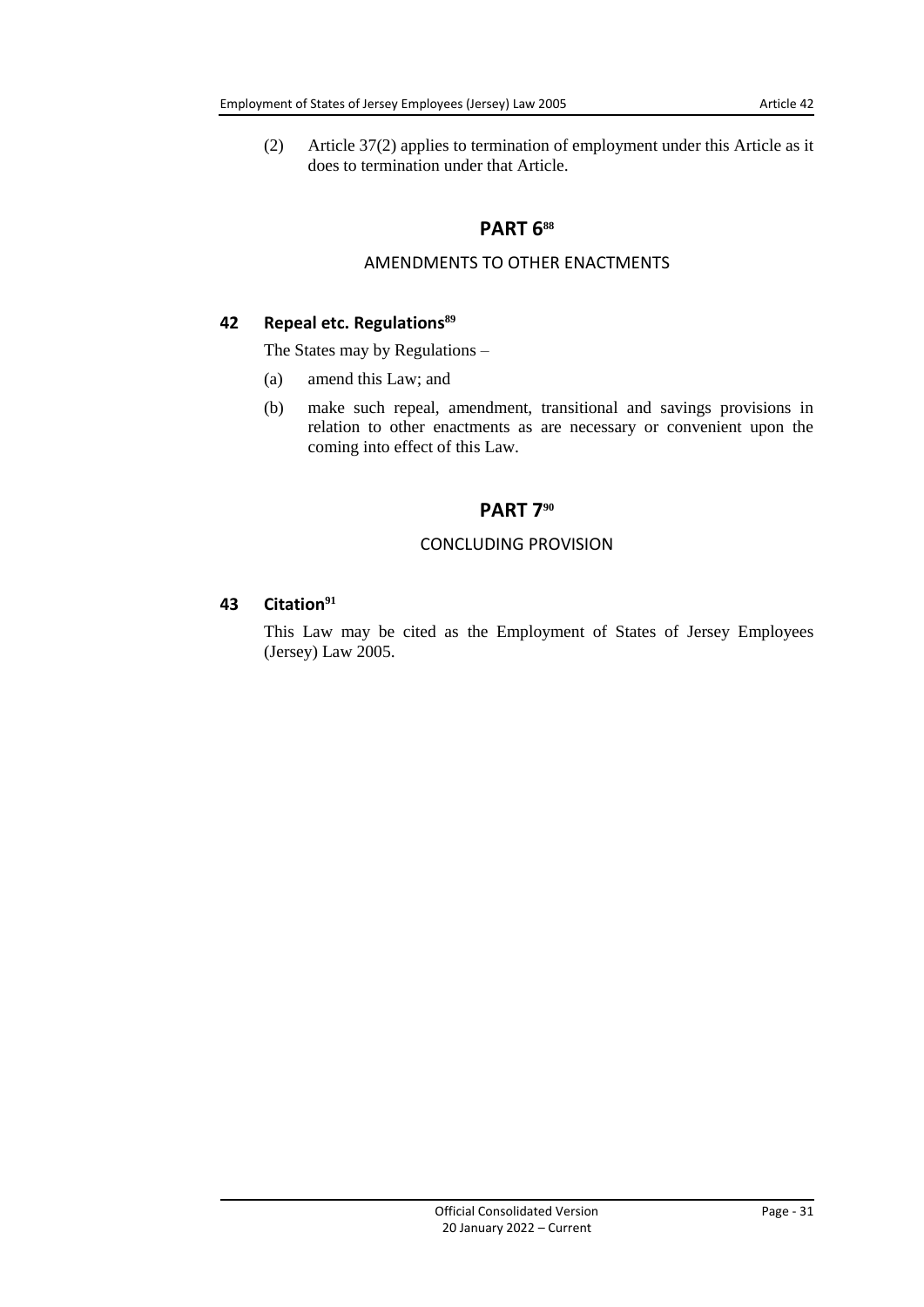# **SCHEDULE 1<sup>92</sup>**

(Articles 2(4) and 13)

# <span id="page-31-0"></span>OFFICES THE HOLDERS OF WHICH ARE NOT STATES' EMPLOYEES

Bailiff

Deputy Bailiff

Attorney General

Solicitor General

Viscount

Deputy Viscount

Judicial Greffier

Deputy Judicial Greffier

Greffier of the States

Deputy Greffier of the States

Master of the Royal Court

Magistrate

Information Commissioner

Commissioner for Children and Young People (within the meaning of the [Commissioner for Children and Young](https://www.jerseylaw.je/laws/current/Pages/12.280.aspx)  [People \(Jersey\) Law](https://www.jerseylaw.je/laws/current/Pages/12.280.aspx) 2019)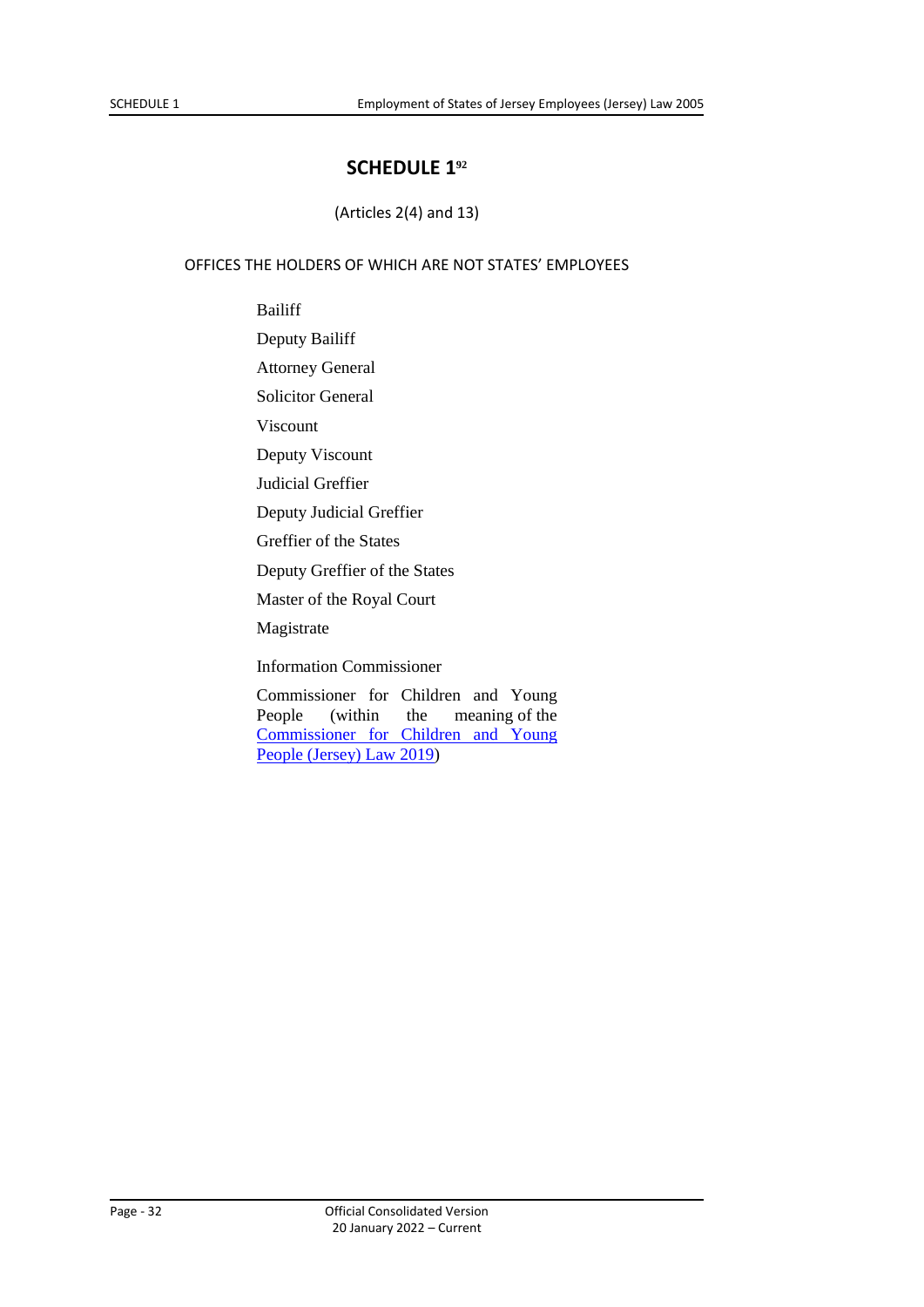# **SCHEDULE 2<sup>93</sup>**

# (Article 31)

# <span id="page-32-0"></span>**CLASSES OF POLITICALLY ELIGIBLE STATES' EMPLOYEES**

- <span id="page-32-1"></span>(a) Airport Electricians;
- (b) Members of the Airport Rescue and Fire-fighting Service;
- (c) Educational, Technical and Support staff, who are of Grade 11 or below;
- (d) Members of the Emergency Ambulance Service;
- (e) Family Support Workers;
- (f) Industrial workers;
- (g) Members of the Fire and Rescue Service;
- (h) Lecturers at Highlands College;
- (i) Manual Workers;
- (j) Medical staff;
- (k) Nurses and Midwives;
- (l) Postal Workers;
- (m) Prison Officers;
- (n) Prison Managers;
- (o) Residential Child Care Workers;
- (p) States' employees (other than industrial or manual workers) who are of Grade 11 or below;
- (q) Teachers;
- (r) Youth Workers.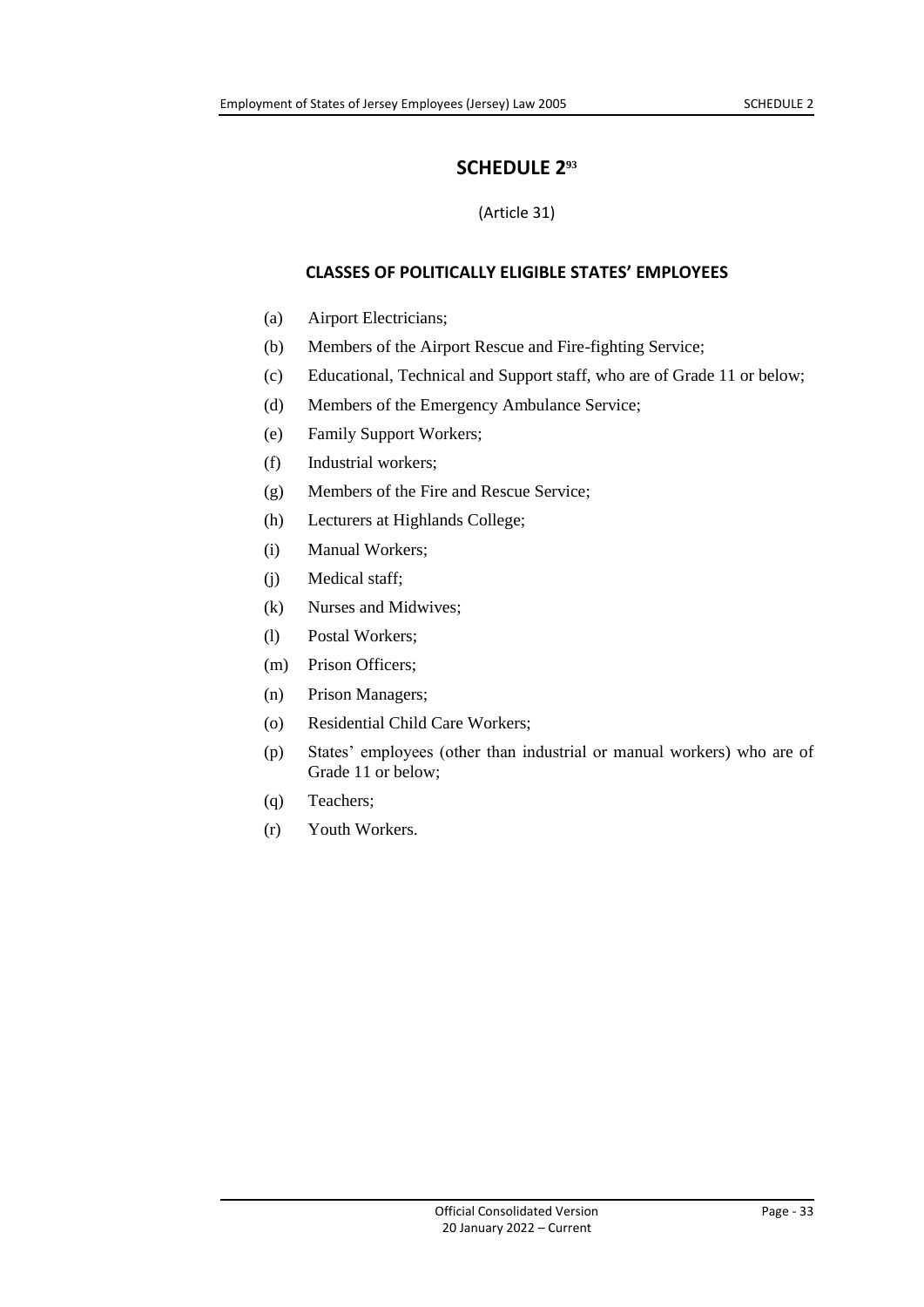# **SCHEDULE 3<sup>94</sup>**

# (Article 31)

#### <span id="page-33-0"></span>**CLASSES OF POLITICALLY INELIGIBLE STATES' EMPLOYEES**

- <span id="page-33-1"></span>(a) Chief Officers;
- (b) Area Managers of the Fire Service;
- (c) Head Teachers;
- (d) Prison Governor or Deputy Prison Governor;
- (e) States' employees (other than industrial or manual workers) who are of Grade 12 or above.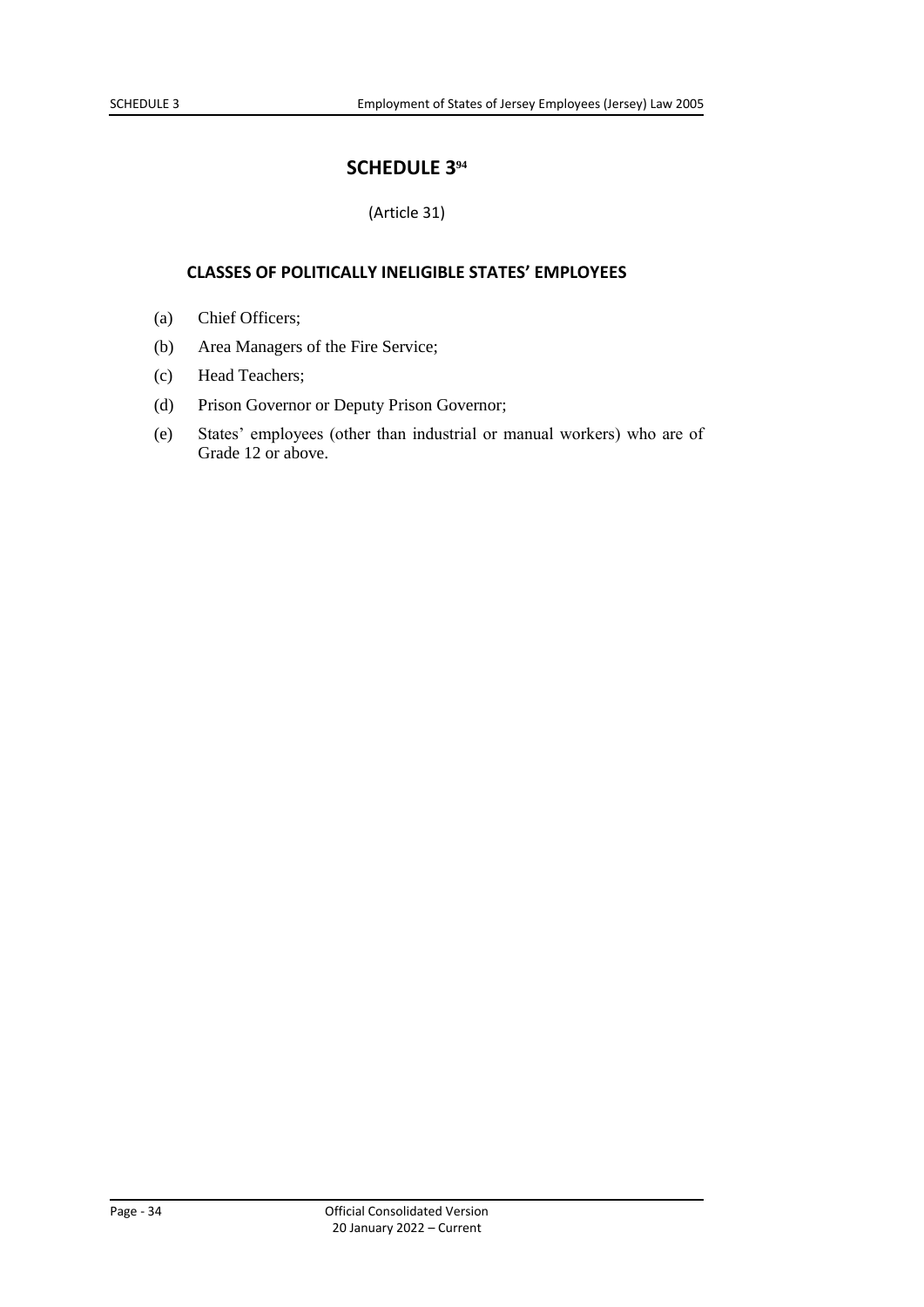# <span id="page-34-2"></span><span id="page-34-0"></span>**ENDNOTES**

# <span id="page-34-1"></span>**Table of Legislation History**

| Legislation                        | <b>Year and No</b> | Commencement           | ∘Projet No  |
|------------------------------------|--------------------|------------------------|-------------|
|                                    |                    |                        | (where      |
|                                    |                    |                        | applicable) |
| <b>Employment of States of</b>     | L.26/2005          | 28 October 2005,       | P.99/2005   |
| Jersey Employees (Jersey)          |                    | Articles 1, 39 and 40, |             |
| Law 2005                           |                    | 9 December 2005,       |             |
|                                    |                    | remainder              |             |
|                                    |                    | (R&0.156/2005)         |             |
| <b>Employment of States of</b>     | R&O.155/2005       | 9 December 2005        | P.243/2005  |
| Jersey Employees                   |                    |                        |             |
| (Consequential, Amendment,         |                    |                        |             |
| Repeal, Transitional and           |                    |                        |             |
| Savings Provisions) (Jersey)       |                    |                        |             |
| Regulations 2005                   |                    |                        |             |
| <b>Employment of States of</b>     | R&O.118/2007       | 3 October 2007         | P.109/2007  |
| Jersey Employees                   |                    |                        |             |
| (Amendment) (Jersey)               |                    |                        |             |
| Regulations 2007                   |                    |                        |             |
| <b>Employment of States of</b>     | R&O.119/2007       | 3 October 2007         | P.108/2007  |
| Jersey Employees                   |                    |                        |             |
| (Amendment No. 2) (Jersey)         |                    |                        |             |
| Regulations 2007                   |                    |                        |             |
| <b>Employment of States of</b>     | R&O.45/2008        | 8 April 2008           | P.22/2008   |
| Jersey Employees                   |                    |                        |             |
| (Amendment No. 3) (Jersey)         |                    |                        |             |
| <b>Regulations 2008</b>            |                    |                        |             |
| <b>Employment of States of</b>     | R&O.11/2010        | 9 February 2010        | P.198/2009  |
| Jersey Employees                   |                    |                        |             |
| (Amendment No. 4) (Jersey)         |                    |                        |             |
| Regulations 2010                   |                    |                        |             |
| <b>Employment of States of</b>     | R&O.44/2010        | 18 May 2010            | P.22/2010   |
| Jersey Employees                   |                    |                        |             |
| (Amendment No. 5) (Jersey)         |                    |                        |             |
| Regulations 2010                   |                    |                        |             |
| <b>Employment of States of</b>     | R&O.24/2014        | 11 March 2014          | P.7/2014    |
| Jersey Employees                   |                    |                        |             |
| (Amendment No. 6) (Jersey)         |                    |                        |             |
| Regulations 2014                   |                    |                        |             |
| <b>Employment of States of</b>     | R&O.81/2015        | 21 July 2015           | P.60/2015   |
| Jersey Employees                   |                    |                        |             |
| (Amendment No. 7) (Jersey)         |                    |                        |             |
| Regulations 2015                   |                    |                        |             |
| <b>Public Employees (Pensions)</b> | L.18/2014          | 1 January 2016         | P.28/2014   |
| (Jersey) Law 2014                  |                    | (R&0.143/2015)         |             |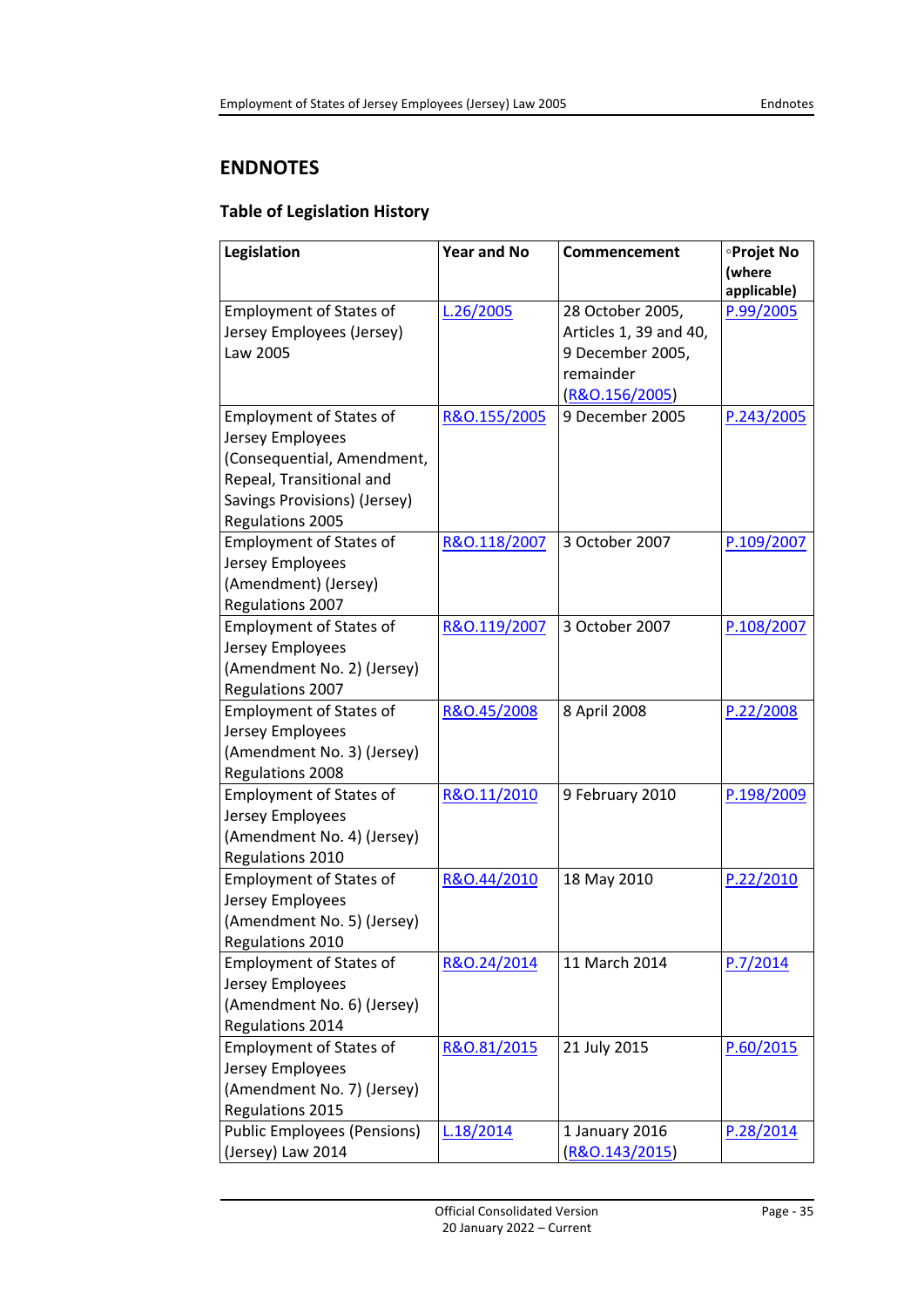| Legislation                               | <b>Year and No</b> | Commencement     | <b>·Projet No</b><br>(where<br>applicable) |
|-------------------------------------------|--------------------|------------------|--------------------------------------------|
| <b>Employment of States of</b>            | R&O.41/2017        | 29 March 2017    | P.11/2017                                  |
| Jersey Employees                          |                    |                  | (re-issue)                                 |
| (Amendment No. 8) (Jersey)                |                    |                  |                                            |
| Regulations 2017                          |                    |                  |                                            |
| <b>Employment of States of</b>            | R&O.7/2018         | 19 January 2018  | P.126/2017                                 |
| Jersey Employees                          |                    |                  |                                            |
| (Amendment No. 9) (Jersey)                |                    |                  |                                            |
| Regulations 2018                          |                    |                  |                                            |
| Data Protection Authority                 | L.4/2018           | 25 May 2018      | P.117/2017                                 |
| (Jersey) Law 2018                         |                    |                  |                                            |
| States of Jersey (Appointment   L.13/2018 |                    | 11 May 2018      | P.97/2017                                  |
| Procedures) (Jersey) Law                  |                    |                  |                                            |
| 2018                                      |                    |                  |                                            |
| Machinery of Government                   | L.18/2018          | 8 June 2018      | P.1/2018                                   |
| (Miscellaneous Amendments)                |                    |                  |                                            |
| (Jersey) Law 2018                         |                    |                  |                                            |
| Public Finances (Jersey)                  | L.10/2019          | 23 July 2019     | P.28/2019                                  |
| Law 2019                                  |                    | (R&O.67/2019)    |                                            |
| <b>Commissioner for Children</b>          | L.8/2019           | 26 July 2019     | P.18/2019                                  |
| and Young People (Jersey)                 |                    |                  |                                            |
| Law 2019                                  |                    |                  |                                            |
| Constitution of the States and            | L.11/2021          | 22 December 2021 | P.17/2021                                  |
| Public Elections (Jersey) Law             |                    |                  |                                            |
| 2021                                      |                    |                  |                                            |
| <b>Elections (Miscellaneous</b>           | L.19/2021          | 20 January 2022  | P.56/2021                                  |
| Amendments) (Jersey) Law                  |                    |                  |                                            |
| 2021                                      |                    |                  |                                            |

<span id="page-35-0"></span>◦Projets available at [www.statesassembly.gov.je](http://www.statesassembly.gov.je/)

# **Table of Renumbered Provisions**

| Original          | <b>Current</b> |
|-------------------|----------------|
| 30-38             | Spent, omitted |
| 39                | 30             |
| 40(1)             | 31             |
| $40(2)$ and $(3)$ | Spent, omitted |
|                   | Part 5         |
|                   | 30             |
|                   | 31             |
|                   | 32             |
|                   | 33             |
|                   | 34             |
|                   | 35             |
|                   | 36             |
|                   | 37             |
|                   | 38             |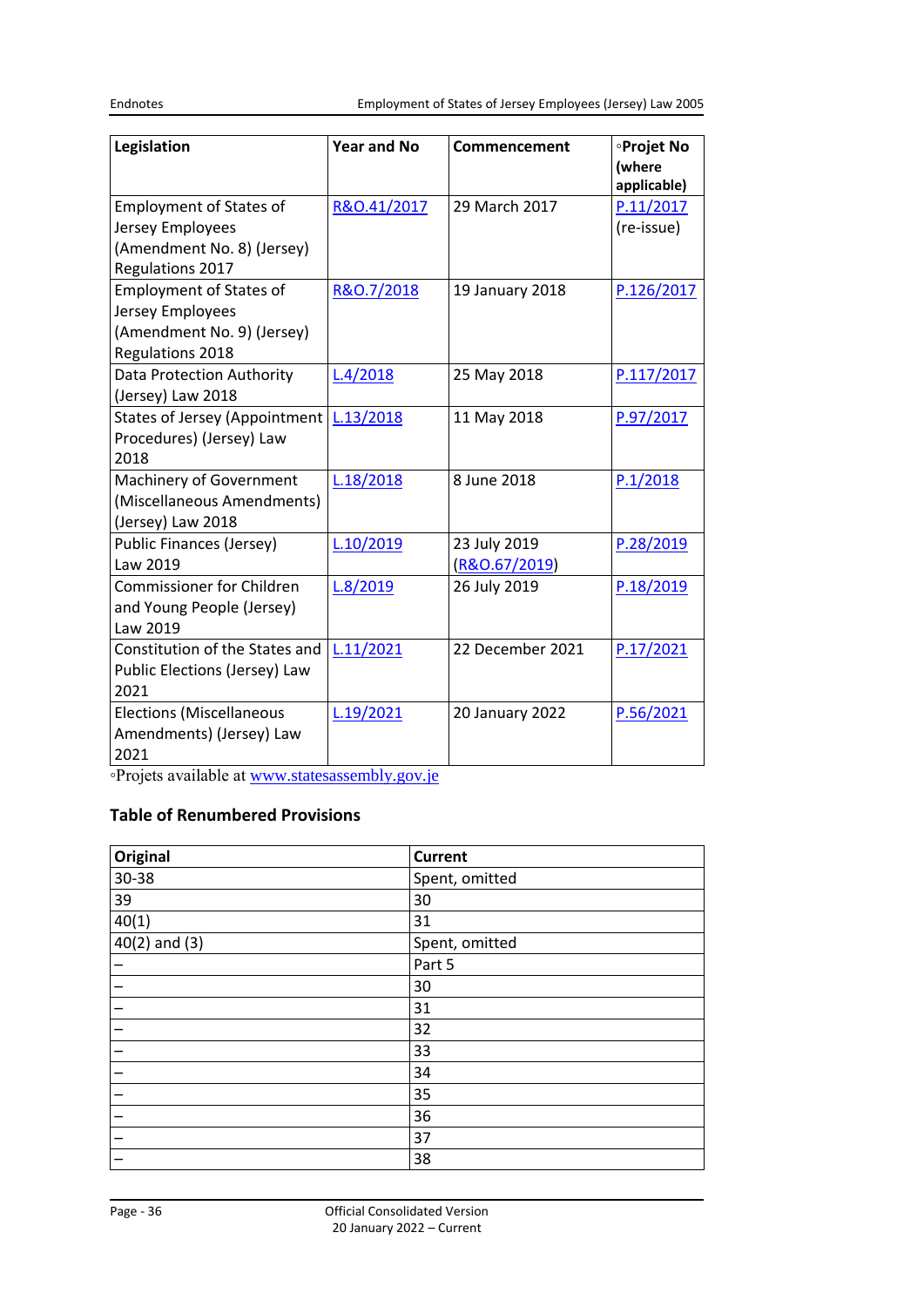| <b>Original</b> | <b>Current</b> |
|-----------------|----------------|
|                 | 39             |
|                 | 40             |
|                 | 41             |
| Part 5          | Part 6         |
| 30              | 42             |
| Part 6          | Part 7         |
| 31              | 43             |

# <span id="page-36-0"></span>**Table of Endnote References**

| $\frac{1}{2}$ Long title     | amended by R&O.118/2007, R&O.81/2015                  |
|------------------------------|-------------------------------------------------------|
| $2$ Article 1                | amended by R&O.155/2005, R&O.44/2010, R&O.81/2015     |
| $3$ Article 2(4)             | amended by R&O.118/2007                               |
| $4$ Article 3(3)             | substituted by R&O.81/2015                            |
| $5$ Article 3(4)             | added by R&O.81/2015                                  |
| $6$ Article 3(5)             | added by R&O.81/2015, amended by L.18/2018, L.10/2019 |
| $7$ Article 3(6)             | added by R&O.81/2015                                  |
| $\delta$ Article 5(1)        | amended by $R&O.44/2010$                              |
| $9$ Article 5(3)             | added by R&O.81/2015                                  |
| $10$ Article $6(1)$          | amended by R&O.44/2010                                |
| <sup>11</sup> Article 6A     | inserted by R&O.81/2015                               |
| $12$ Article 7(1)            | amended by R&O.81/2015                                |
| $13$ Article 7(2)            | amended by R&O.81/2015                                |
| $14$ Article 8               | substituted by R&O.81/2015                            |
| <sup>15</sup> Article 10A    | inserted by R&O.81/2015                               |
| $16$ Article $10A(1)$        | amended by L.18/2018, L.10/2019                       |
| $17$ Article 10A(3)          | amended by L.18/2018, L.10/2019                       |
| $18$ Article 13              | amended by R&O.118/2007                               |
| <sup>19</sup> Article 14     | amended by R&O.155/2005, R&O.81/2015                  |
| $20$ Article 15              | substituted by $R&O.81/2015$                          |
| $21$ Article 16              | substituted by R&O.81/2015                            |
| $22$ Article 17(2)           | amended by R&O.7/2018                                 |
| $23$ Article 18(1)           | amended by L.13/2018                                  |
| $24$ Article 18(2)           | amended by L.13/2018                                  |
| $25$ Article 18(3A)          | inserted by L.13/2018                                 |
| $26$ Article 18(4)           | substituted by R&O.41/2017                            |
| $27$ Article 18(5)           | substituted by R&O.41/2017                            |
| $28$ Article 18(5A)          | inserted by R&O.41/2017                               |
| $29$ Article 18(6)           | amended by R&O.155/2005                               |
| $30$ Article 18(7)           | deleted by $R&O.41/2017$                              |
| $31$ Article 18(8)           | deleted by $R&O.41/2017$                              |
| $32$ Article 18(9)           | amended by $R&O.41/2017$                              |
| $33$ Article 19(1)           | substituted by L.13/2018                              |
| $34$ Article 19(2)           | amended by R&O.155/2005, L.13/2018                    |
| <sup>35</sup> Article 19(3A) | inserted by L.13/2018                                 |
| $36$ Article 19(4)           | amended by R&O.155/2005                               |
| $37$ Article 21(2)           | amended by $R&O.44/2010$                              |
| $38$ Article 23(1)           | amended by R&O.155/2005, R&O.81/2015                  |
| $39$ Article 23(2)           | added by R&O.81/2015                                  |
| $40$ Article 23(3)           | added by R&O.81/2015                                  |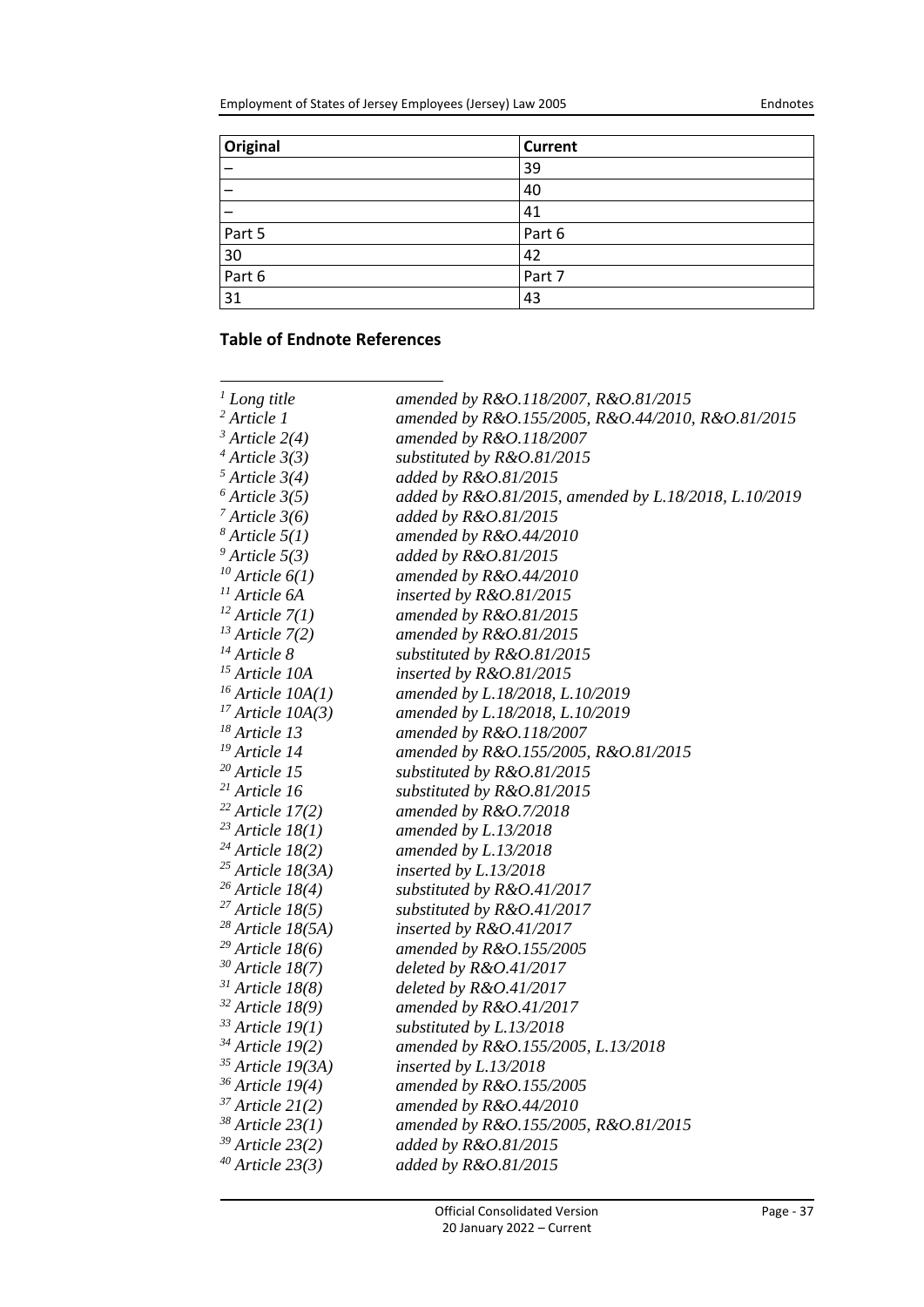| $41$ Article 23A           | inserted by $R&O.81/2015$                            |
|----------------------------|------------------------------------------------------|
| <sup>42</sup> Article 24   | heading amended by $R&O.81/2015$                     |
| $43$ Article 24(1)         | amended by R&O.155/2005, R&O.81/2015                 |
| $^{44}$ Article 24(2)      | amended by R&O.155/2005, R&O.81/2015                 |
| $45$ Article 24(4)         | amended by R&O.155/2005, R&O.81/2015                 |
| $46$ Article 25(1)         | substituted by R&O.81/2015                           |
| $47$ Article 25(1A)        | inserted by $R&O.81/2015$                            |
| $48$ Article 25(3)         | amended by $R&O.155/2005$                            |
| $49$ Article 25(4)         | amended by $R&O.155/2005$                            |
| $50$ Article 26(1)         | substituted by R&O.81/2015                           |
| $51$ Article 26(1A)        | inserted by R&O.81/2015                              |
| $52$ Article 26(2)         | amended by R&O.155/2005, R&O.81/2015                 |
| $53$ Article 26(3)         | amended by $R&O.155/2005$                            |
| $54$ Article 26(4)         | amended by $R&O.155/2005$                            |
| $55$ Article 26(5)         | amended by $R&O.155/2005$                            |
| <sup>56</sup> Article 26AA | inserted by $R&O.41/2017$                            |
| <sup>57</sup> Article 26A  | inserted by $R&O.81/2015$                            |
| $58$ Article 27(1)         | amended by R&O.155/2005                              |
| $59$ Article 28(6)         | added by R&O.81/2015                                 |
| $60$ Article 28(7)         | added by R&O.81/2015                                 |
| $61$ Article 28(8)         | added by R&O.81/2015                                 |
| $^{62}$ Part 5 $\,$        | inserted by $R&O.118/2007$                           |
| $^{63}$ Article $30\,$     | inserted by $R&O.118/2007$                           |
| $^{64}$ Article 30(2)      | amended by $L.11/2021$                               |
| $65$ Article 31            | inserted by R&O.118/2007                             |
| <sup>66</sup> Article 32   |                                                      |
| <sup>67</sup> Article 33   | inserted by $R&O.118/2007$                           |
| <sup>68</sup> Article 34   | inserted by R&O.118/2007                             |
| <sup>69</sup> Article 35   | inserted by $R&O.118/2007$                           |
| $70$ Article 36            | inserted by $R&O.118/2007$                           |
|                            | inserted by $R&O.118/2007$                           |
| $71$ Article 36(1)         | amended by $L.11/2021$                               |
| $72$ Article 36(2)         | substituted by R&O.11/2010, amended by R&O.24/2014   |
| $73$ Article 36(2A)        | inserted by $R&O.11/2010$ , amended by $R&O.24/2014$ |
| $74$ Article 36(3)         | substituted by R&O.11/2010, amended by L.18/2014     |
| $75$ Article 36(4)         | amended by L.11/2021, L.19/2021                      |
| <sup>76</sup> Article 37   | substituted by R&O.24/2014                           |
| $77$ Article 37(1)         | amended by L.11/2021                                 |
| <sup>78</sup> Article 37A  | inserted by R&O.24/2014                              |
| <sup>79</sup> Article 38   | inserted by R&O.118/2007                             |
| <sup>80</sup> Article 39   | inserted by R&O.118/2007                             |
| $81$ Article 39(1)         | amended by $R&O.24/2014$                             |
| $82$ Article 39(3)         | amended by L.11/2021, L.19/2021                      |
| 83 Article 40              | inserted by R&O.118/2007                             |
| $84$ Article $40(1)$       | amended by $L.11/2021$                               |
| $85$ Article 40(2)         | amended by $R&O.24/2014$                             |
| $86$ Article 40(3)         | amended by $R&O.24/2014$                             |
| <sup>87</sup> Article 41   | substituted by R&O.24/2014                           |
| <sup>88</sup> Part 6       | renumbered by $R&O.118/2007$                         |
| <sup>89</sup> Article 42   | renumbered by R&O.118/2007                           |
| $90$ Part 7                | renumbered by R&O.118/2007                           |
| <sup>91</sup> Article 43   | renumbered by R&O.118/2007                           |